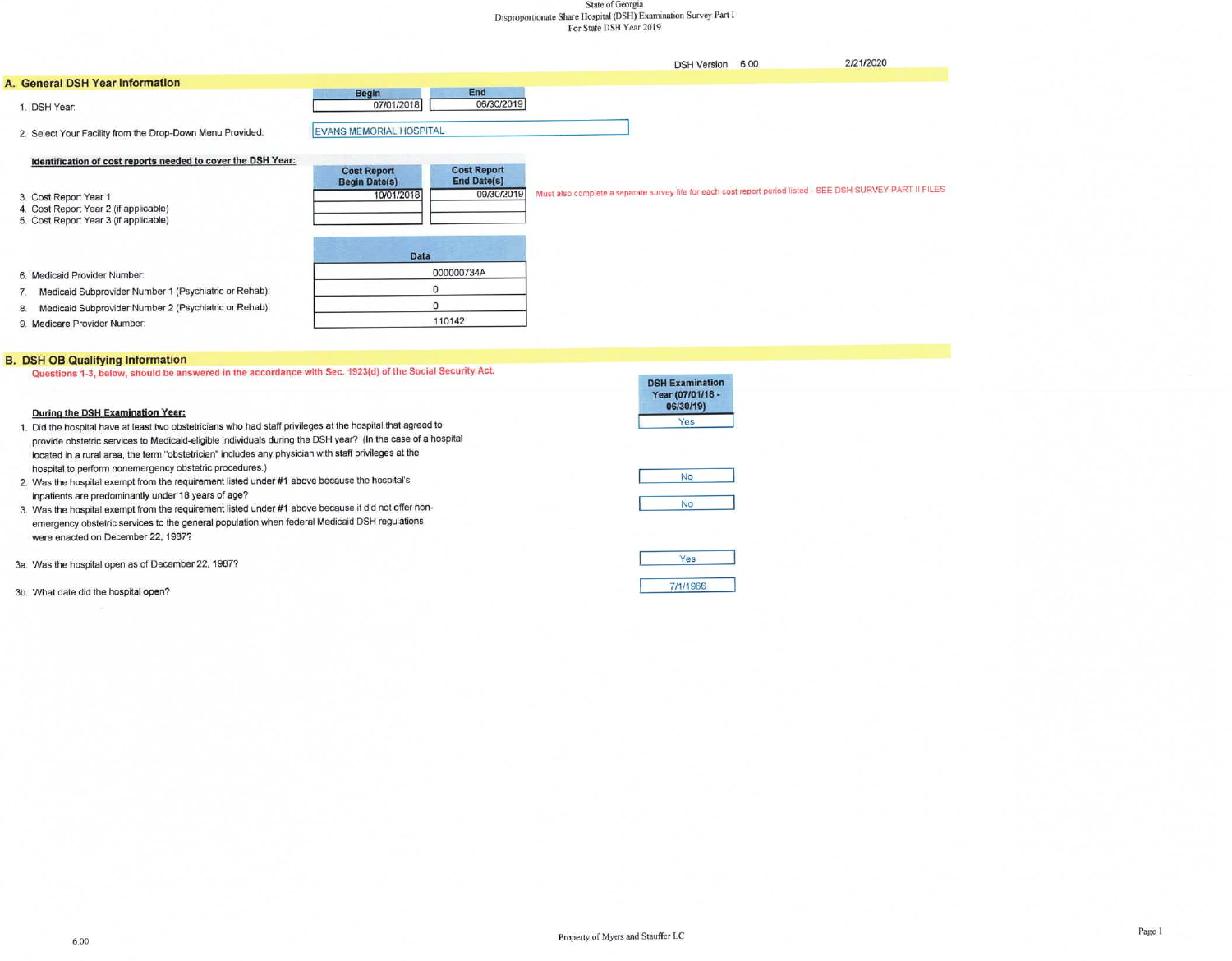# $\begin{minipage}{.4\linewidth} State of Georgia \\ Disproportionate Share Hospital (DSH) Examination Survey Part I \\ For State DSH Year 2019 \\ \end{minipage}$

| C. Disclosure of Other Medicaid Payments Received:                                                                                                                                                                                                                                                                                                                                                                                                                                                                                                                                                                                                                                                                                                                                                                          |               |
|-----------------------------------------------------------------------------------------------------------------------------------------------------------------------------------------------------------------------------------------------------------------------------------------------------------------------------------------------------------------------------------------------------------------------------------------------------------------------------------------------------------------------------------------------------------------------------------------------------------------------------------------------------------------------------------------------------------------------------------------------------------------------------------------------------------------------------|---------------|
| 1. Medicaid Supplemental Payments for Hospital Services DSH Year 07/01/2018 - 06/30/2019<br>(Should include UPL and non-claim specific payments paid based on the state fiscal year. However, DSH payments should NOT be included.)                                                                                                                                                                                                                                                                                                                                                                                                                                                                                                                                                                                         | 105,341       |
| 2. Medicaid Managed Care Supplemental Payments for hospital services for DSH Year 07/01/2018 - 06/30/2019                                                                                                                                                                                                                                                                                                                                                                                                                                                                                                                                                                                                                                                                                                                   |               |
| (Should include all non-claim specific payments for hospital services such as lump sum payments for full Medicaid pricing (FMP), supplementals, quality payments, bonus<br>payments, capitation payments received by the hospital (not by the MCO), or other incentive payments.                                                                                                                                                                                                                                                                                                                                                                                                                                                                                                                                            |               |
| NOTE: Hospital portion of supplemental payments reported on DSH Survey Part II, Section E, Question 14 should be reported here if paid on a SFY basis.                                                                                                                                                                                                                                                                                                                                                                                                                                                                                                                                                                                                                                                                      |               |
| 3. Total Medicaid and Medicaid Managed Care Non-Claims Payments for Hospital Services07/01/2018 - 06/30/2019                                                                                                                                                                                                                                                                                                                                                                                                                                                                                                                                                                                                                                                                                                                | 105,341       |
| <b>Certification:</b>                                                                                                                                                                                                                                                                                                                                                                                                                                                                                                                                                                                                                                                                                                                                                                                                       |               |
| 1. Was your hospital allowed to retain 100% of the DSH payment it received for this DSH year?<br>Matching the federal share with an IGT/CPE is not a basis for answering this question "no". If your<br>hospital was not allowed to retain 100% of its DSH payments, please explain what circumstances were<br>present that prevented the hospital from retaining its payments.                                                                                                                                                                                                                                                                                                                                                                                                                                             | Answer<br>Yes |
| <b>Explanation for "No" answers:</b>                                                                                                                                                                                                                                                                                                                                                                                                                                                                                                                                                                                                                                                                                                                                                                                        |               |
| The following certification is to be completed by the hospital's CEO or CFO:                                                                                                                                                                                                                                                                                                                                                                                                                                                                                                                                                                                                                                                                                                                                                |               |
|                                                                                                                                                                                                                                                                                                                                                                                                                                                                                                                                                                                                                                                                                                                                                                                                                             |               |
| I hereby certify that the information in Sections A, B, C, D, E, F, G, H, I, J, K and L of the DSH Survey files are true and accurate to the best of our ability, and supported by the financial and other<br>records of the hospital. All Medicaid eligible patients, including those who have private insurance coverage, have been reported on the DSH survey regardless of whether the hospital received<br>payment on the claim. I understand that this information will be used to determine the Medicaid program's compliance with federal Disproportionate Share Hospital (DSH) eligibility and payments<br>provisions. Detailed support exists for all amounts reported in the survey. These records will be retained for a period of not less than 5 years following the due date of the survey, and will be made |               |

Hospital CEO or CFO Signature

CFO Title

 $11|z|20$ Date

John Wiggins<br>Hospital CEO or CFO Printed Name

available for inspection when requested.

912-739-5139<br>Hospital CEO or CFO Telephone Number

Contact Information for individuals authorized to respond to inquiries related to this survey:

| <b>Hospital Contact:</b>                   | Name John Wiggins                        |  |
|--------------------------------------------|------------------------------------------|--|
|                                            | Title CFO                                |  |
| Telephone Number 912-739-5139              |                                          |  |
|                                            | E-Mail Address wiggins@evansmemorial.org |  |
| Mailing Street Address 200 N. River Street |                                          |  |
| Mailing City, State, Zip Claxton, GA       |                                          |  |

jwiggins@evansmemorial.org<br>Hospital CEO or CFO E-Mail

**Outside Preparer:** 

|                               | Name Bert Bennett                          |
|-------------------------------|--------------------------------------------|
|                               | <b>Title Partner</b>                       |
|                               | Firm Name Draffin & Tucker, LLP            |
| Telephone Number 229-883-7878 |                                            |
|                               | E-Mail Address bbennett@draffin-tucker.com |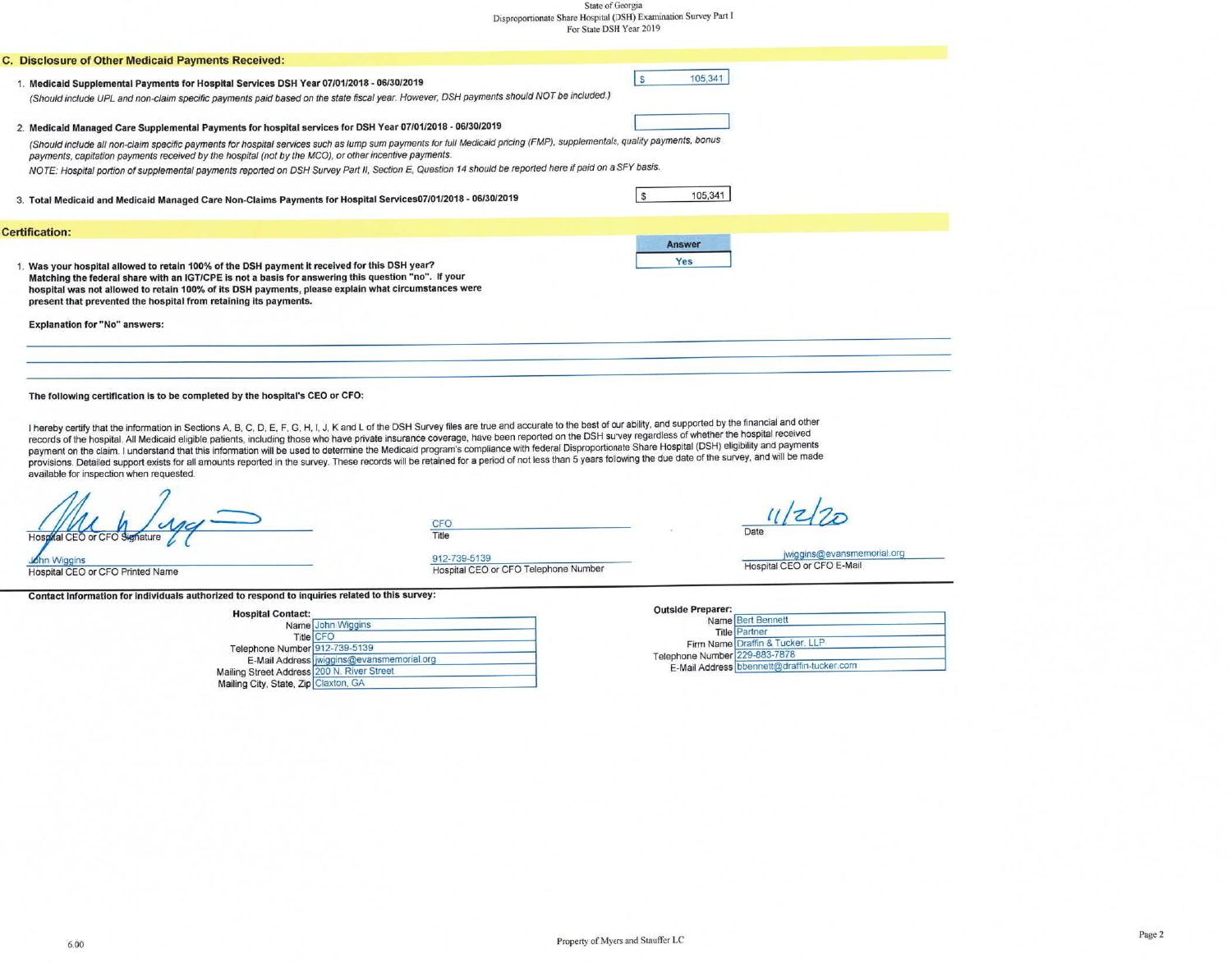#### State of Georgia Version 8.00 Disproportionate Share Hospital (DSH) Examination Survey Part II  $9/30/2019$

DSH Version 8.00 3/31/2020 **D. General Cost Report Year Information 10/1/2018 - 9/30/2019** 1. Select Your Facility from the Drop-Down Menu Provided: **10/1/2018 through 9/30/2019**2. Select Cost Report Year Covered by this Survey (enter "X"): V 3. Status of Cost Report Used for this Survey (Should be audited if available):  $\;$  |1 - As Submitted 3a. Date CMS processed the HCRIS file into the HCRIS database: 3/4/2020 **Correct?** 4. Hospital Name: **Yes** EVANS MEMORIAL HOSPITAL5. Medicaid Provider Number: **Yes** 6. Medicaid Subprovider Number 1 (Psychiatric or Rehab): **Yes** 7. Medicaid Subprovider Number 2 (Psychiatric or Rehab): **Yes** 8. Medicare Provider Number: **Yes** Owner/Operator (Private State Govt., Non-State Govt., HIS/Tribal): **Yes** DSH Pool Classification (Small Rural, Non-Small Rural, Urban): **Yes Out-of-State Medicaid Provider Number. List all states where you had a Medicaid provider agreement during the cost report year Provider No.**9. State Name & Number 10. State Name & Number 11. State Name & Number 12. State Name & Number 14. State Name & Number 15. State Name & Number *(List additional states on a separate attachment)* **E. Disclosure of Medicaid / Uninsured Payments Received: (10/01/2018 - 09/30/2019)** 110142Non-State Govt.Small Rural**If Incorrect, Proper Information** The following information is provided based on the information we received from the state. Please review this information for items 4 through 8 and select "Yes" or "No" to either agree or disagree with the accuracy or the information. If you disagree with one of these items, please provide the correct information along with supporting documentation when you submit your survey. EVANS MEMORIAL HOSPITAL**State NameData**000000734A

| . Section 1011 Payment Related to Hospital Services Included in Exhibits B & B-1 (See Note 1)                                                        |           |            |           |
|------------------------------------------------------------------------------------------------------------------------------------------------------|-----------|------------|-----------|
| 2. Section 1011 Payment Related to Inpatient Hospital Services NOT Included in Exhibits B & B-1 (See Note 1)                                         |           |            |           |
| 3. Section 1011 Payment Related to Outpatient Hospital Services NOT Included in Exhibits B & B-1 (See Note 1)                                        |           |            |           |
| 4. Total Section 1011 Payments Related to Hospital Services (See Note 1)                                                                             |           |            |           |
| 5. Section 1011 Payment Related to Non-Hospital Services Included in Exhibits B & B-1 (See Note 1)                                                   |           |            |           |
| 6. Section 1011 Payment Related to Non-Hospital Services NOT Included in Exhibits B & B-1 (See Note 1)                                               |           |            |           |
| 7. Total Section 1011 Payments Related to Non-Hospital Services (See Note 1)                                                                         |           |            |           |
| 8. Out-of-State DSH Payments (See Note 2)                                                                                                            |           |            |           |
|                                                                                                                                                      | Inpatient | Outpatient | Total     |
| 9. Total Cash Basis Patient Payments from Uninsured (On Exhibit B)                                                                                   | 12,979    | 97,703     | \$110,682 |
| 10. Total Cash Basis Patient Payments from All Other Patients (On Exhibit B)                                                                         | 41,076    | 557,299    | \$598,375 |
| 11. Total Cash Basis Patient Payments Reported on Exhibit B (Agrees to Column (N) on Exhibit B, less physician and non-hospital portion of payments) | \$54,055  | \$655,002  | \$709,057 |
| 12. Uninsured Cash Basis Patient Payments as a Percentage of Total Cash Basis Patient Payments:                                                      | 24.01%    | 14.92%     | 15.61%    |
|                                                                                                                                                      |           |            |           |

Should include all non-claim-specific payments such as lump sum payments for full Medicaid pricing, supplementals, quality payments, bonus payments, capitation payments received by the hospital (not by the MCO), or other i

14.Total Medicaid managed care non-claims payments (see question 13 above) received applicable to hospital services

15. Total Medicaid managed care non-claims payments (see question 13 above) received applicable to non-hospital services

16. Total Medicaid managed care non-claims payments (see question 13 above) received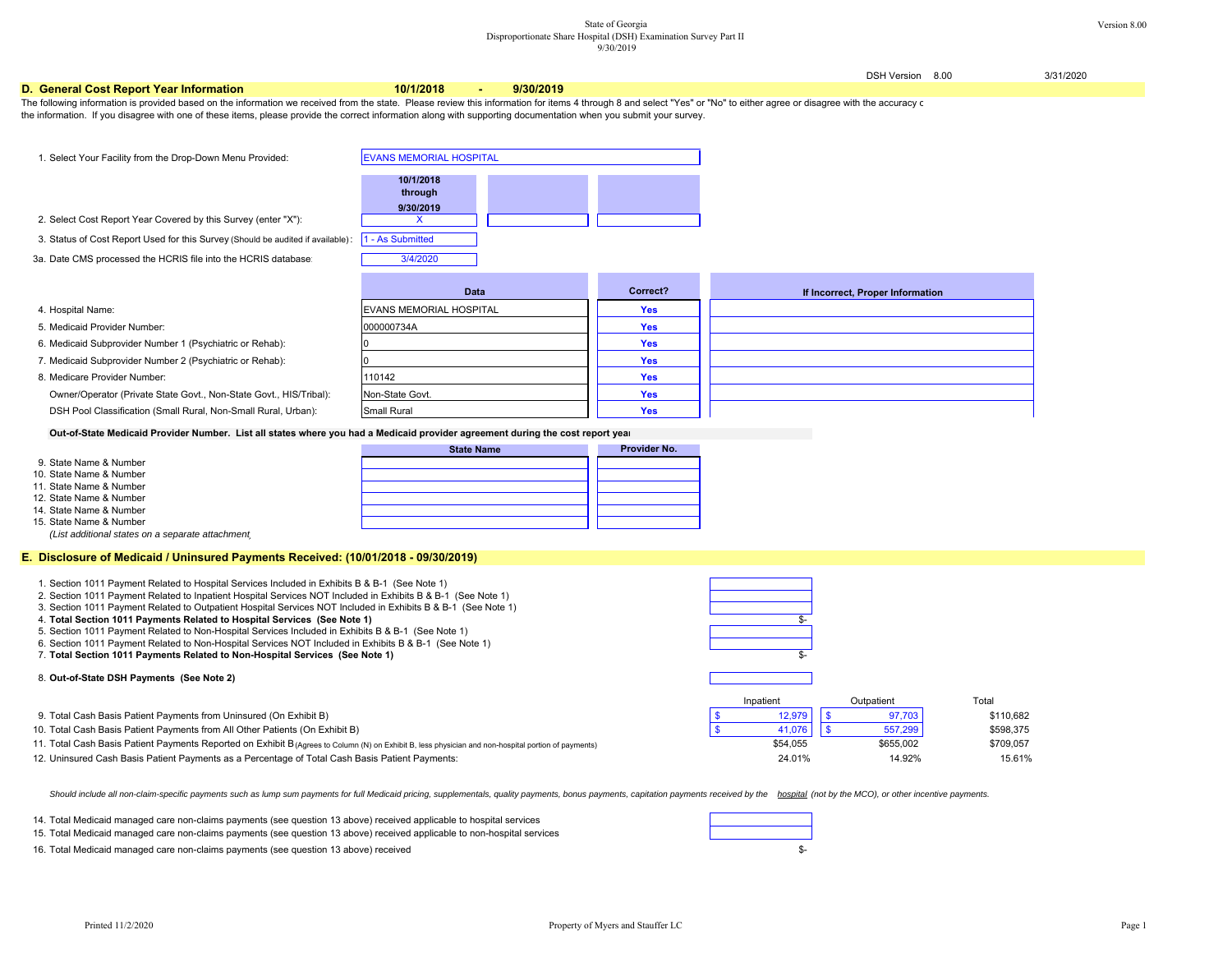#### State of Georgia Version 8.00 Disproportionate Share Hospital (DSH) Examination Survey Part II 9/30/2019

Note 1: Subtitle B - Miscellaneous Provision, Section 1011 of the Medicare Prescription Drug Improvement and Modernization Act of 2003 provides federal reimbursement for emergency health services furnished to undocumented funds during any cost report year covered by the survey, they must be reported here. If you can document that a portion of the payment received is related to non-hospital services (physician or ambulance services), report Payments Related to Non-Hospital Services." Otherwise report 100 percent of the funds you received in the section related to hospital services.

Note 2: Report any DSH payments your hospital received from a state Medicaid program (other than your home state). In-state DSH payments will be reported directly from the Medicaid program and should not be included in thi

### **F. MIUR / LIUR Qualifying Data from the Cost Report (10/01/2018 - 09/30/2019) F-1. Total Hospital Days Used in Medicaid Inpatient Utilization Ratio (MIUR)** 1. Total Hospital Days Per Cost Report Excluding Swing-Bed (C/R, W/S S-3, Pt. I, Col. 8, Sum of Lns. 14, 16, 17, 18.00-18.03, 30, 31 less lines 5 & 6) 2,310 | **(See Note in Section F-3, below)** 2. Inpatient Hospital Subsidies 3. Outpatient Hospital Subsidies 4. Unspecified I/P and O/P Hospital Subsidies 5. Non-Hospital Subsidies 6. Total Hospital Subsidies \$ - F-2. Cash Subsidies for Patient Services Received from State or Local Governments and Charity Care Charges Used in Low-Income Utilization Ratio (LIUR) Calculation):

- 7. Inpatient Hospital Charity Care Charges 224,620
- 8. Outpatient Hospital Charity Care Charges **316,785** 316,785
- 9. Non-Hospital Charity Care Charges
- 10. Total Charity Care Charges 541,405

#### **F-3. Calculation of Net Hospital Revenue from Patient Services (Used for LIUR) (W/S G-2 and G-3 of Cost Report)**

| NOTE: All data in this section must be verified by the hospital. If data is                                                                                                                             |                  |                                         |                         |                |              |           |                                         |                                                                           |                 |
|---------------------------------------------------------------------------------------------------------------------------------------------------------------------------------------------------------|------------------|-----------------------------------------|-------------------------|----------------|--------------|-----------|-----------------------------------------|---------------------------------------------------------------------------|-----------------|
| already present in this section, it was completed using CMS HCRIS cost                                                                                                                                  |                  |                                         |                         |                |              |           |                                         | Contractual Adjustments (formulas below can be overwritten if amounts are |                 |
| report data. If the hospital has a more recent version of the cost report, the                                                                                                                          |                  | <b>Total Patient Revenues (Charges)</b> |                         |                |              |           | known)                                  |                                                                           |                 |
| data should be updated to the hospital's version of the cost report.                                                                                                                                    |                  |                                         |                         |                |              |           |                                         |                                                                           |                 |
| Formulas can be overwritten as needed with actual data                                                                                                                                                  |                  |                                         |                         |                |              |           |                                         |                                                                           |                 |
| 11. Hospital                                                                                                                                                                                            | \$4,488,699.00   |                                         |                         |                |              | 3,632,484 |                                         |                                                                           | 856,215         |
| 12. Subprovider I (Psych or Rehab)                                                                                                                                                                      | \$0.00           |                                         |                         |                | $\mathbf{s}$ |           |                                         |                                                                           |                 |
| 13. Subprovider II (Psych or Rehab)                                                                                                                                                                     | \$0.00           |                                         |                         |                |              |           |                                         |                                                                           |                 |
| 14. Swing Bed - SNF                                                                                                                                                                                     |                  |                                         |                         | \$0.00         |              |           |                                         |                                                                           |                 |
| 15. Swing Bed - NF                                                                                                                                                                                      |                  |                                         |                         | \$0.00         |              |           |                                         |                                                                           |                 |
| 16. Skilled Nursing Facility                                                                                                                                                                            |                  |                                         |                         | \$0.00         |              |           |                                         |                                                                           |                 |
| 17. Nursing Facility                                                                                                                                                                                    |                  |                                         |                         | \$0.00         |              |           |                                         |                                                                           |                 |
| 18. Other Long-Term Care                                                                                                                                                                                |                  |                                         |                         | \$0.00         |              |           |                                         |                                                                           |                 |
| 19. Ancillary Services                                                                                                                                                                                  | \$5,556,339.00   | \$33,901,231.00                         |                         |                |              | 4,496,473 | 27,434,603<br>\$                        |                                                                           | 7,526,495       |
| 20. Outpatient Services                                                                                                                                                                                 |                  | \$7,320,994.00                          |                         |                |              |           | 5,924,521                               |                                                                           | 1,396,473       |
| 21. Home Health Agency                                                                                                                                                                                  |                  |                                         |                         | \$0.00         |              |           |                                         |                                                                           |                 |
| 22. Ambulance                                                                                                                                                                                           |                  |                                         |                         |                |              |           |                                         |                                                                           |                 |
| 23. Outpatient Rehab Providers                                                                                                                                                                          |                  |                                         |                         | \$0.00         |              |           |                                         |                                                                           |                 |
| 24, ASC                                                                                                                                                                                                 | \$0.00           |                                         | \$0.00                  |                |              |           |                                         |                                                                           |                 |
| 25. Hospice                                                                                                                                                                                             |                  |                                         |                         | \$0.00         |              |           |                                         |                                                                           |                 |
| 26. Other                                                                                                                                                                                               | \$0.00           |                                         | \$0.00                  | \$1,517,488.00 | - \$         |           |                                         | 1,228,029<br><b>R</b>                                                     |                 |
| 27. Total                                                                                                                                                                                               | 10,045,038<br>\$ | 41,222,225<br>- \$                      | - \$                    | 1,517,488      | - \$         | 8,128,956 | 33,359,124<br>\$                        | 1,228,029<br>\$                                                           | \$<br>9,779,183 |
| 29. Total Per Cost Report                                                                                                                                                                               |                  | Total Patient Revenues (G-3 Line 1)     |                         | 52,784,751     |              |           | Total Contractual Adj. (G-3 Line 2)     | 42,519,765                                                                |                 |
| 30. Increase worksheet G-3, Line 2 for Bad Debts NOT INCLUDED on worksheet G-3, Line 2 (impact is a decrease in net patient                                                                             |                  |                                         |                         |                |              |           |                                         |                                                                           |                 |
| revenue)                                                                                                                                                                                                |                  |                                         |                         |                |              |           |                                         |                                                                           |                 |
| 31. Increase worksheet G-3, Line 2 for Charity Care Write-Offs NOT INCLUDED on worksheet G-3, Line 2 (impact is a decrease in<br>net patient revenue)                                                   |                  |                                         |                         |                |              |           |                                         |                                                                           |                 |
| 32. Increase worksheet G-3, Line 2 to reverse offset of Medicaid DSH Revenue INCLUDED on worksheet G-3, Line 2 (impact is a                                                                             |                  |                                         |                         |                |              |           |                                         |                                                                           |                 |
| decrease in net patient revenue)                                                                                                                                                                        |                  |                                         |                         |                |              |           |                                         | 196,344                                                                   |                 |
| 34. Decrease worksheet G-3, Line 2 to remove Medicaid Provider Taxes INCLUDED on worksheet G-3, Line 2 (impact is an<br>increase in net patient revenue)                                                |                  |                                         |                         |                |              |           |                                         |                                                                           |                 |
| 35. Blank Recon Line OR "Decrease worksheet G-3, Line 2 to remove Charity Care Charges related to insured patients INCLUDED<br>on worksheet G-3, Line 2 (impact is an increase in net patient revenue)" |                  |                                         |                         |                |              |           |                                         |                                                                           |                 |
| 35. Adjusted Contractual Adjustments                                                                                                                                                                    |                  |                                         |                         |                |              |           |                                         | 42,716,109                                                                |                 |
| 36. Unreconciled Difference                                                                                                                                                                             |                  | Unreconciled Difference (Should be \$0) | $\overline{\mathbf{s}}$ |                |              |           | Unreconciled Difference (Should be \$0) | $\overline{\mathbf{s}}$                                                   |                 |

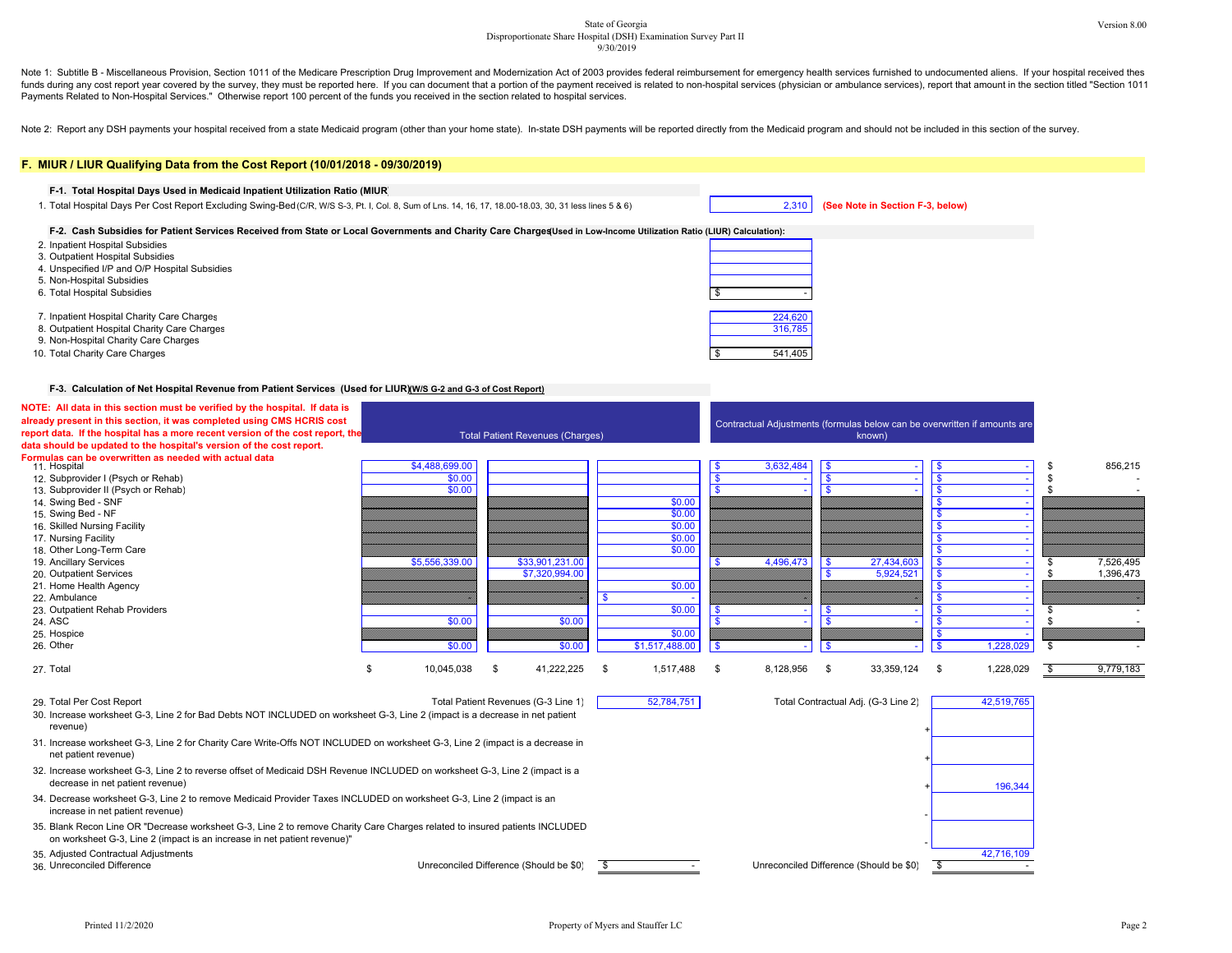# State of Georgia Version 8.00<br>Disproportionate Share Hospital (DSH) Examination Survey Part II<br>9/30/2019

### **G. Cost Report - Cost / Days / Charges**

Cost Report Year (10/01/2018-09/30/2019) EVANS MEMORIAL HOSPITAL

|                                                                                                                                                                                                                                                                                                                                                                               | Line<br># | <b>Cost Center Description</b>                                                                | <b>Total Allowable</b><br>Cost                                                       | Intern & Resident<br><b>Costs Removed on</b><br><b>Cost Report</b> *                        | <b>RCE and Therapy</b><br>Add-Back (If<br>Applicable)                                               |                                                                                             | <b>Total Cost</b>                                            |                                                                                                                    | I/P Days and I/P<br><b>Ancillary Charges</b>                                                                                                                           | <b>I/P Routine</b><br>Charges and O/P<br><b>Ancillary Charges</b>         | <b>Total Charges</b>                                                   | <b>Medicaid Per Diem /</b><br><b>Cost or Other Ratios</b> |
|-------------------------------------------------------------------------------------------------------------------------------------------------------------------------------------------------------------------------------------------------------------------------------------------------------------------------------------------------------------------------------|-----------|-----------------------------------------------------------------------------------------------|--------------------------------------------------------------------------------------|---------------------------------------------------------------------------------------------|-----------------------------------------------------------------------------------------------------|---------------------------------------------------------------------------------------------|--------------------------------------------------------------|--------------------------------------------------------------------------------------------------------------------|------------------------------------------------------------------------------------------------------------------------------------------------------------------------|---------------------------------------------------------------------------|------------------------------------------------------------------------|-----------------------------------------------------------|
| NOTE: All data in this section must be verified by the<br>hospital. If data is already present in this section, it was<br>completed using CMS HCRIS cost report data. If the hospital<br>has a more recent version of the cost report, the data should<br>be updated to the hospital's version of the cost report.<br>Formulas can be overwritten as needed with actual data. |           | Cost Report<br>Worksheet B,<br>Part I, Col. 26                                                | Cost Report<br>Worksheet B,<br>Part I, Col. 25<br>Intern & Resident<br>Offset ONLY)* | Cost Report<br>Worksheet C.<br>Part I, Col.2 and<br>Col. 4                                  | Swing-Bed Carve<br>Out - Cost Report<br>Worksheet D-1.<br>Part I, Line 26                           | Calculated                                                                                  |                                                              | Days - Cost Report<br>W/S D-1, Pt. I, Line<br>2 for Adults & Peds;<br>W/S D-1, Pt. 2,<br>Lines 42-47 for<br>others | <b>Inpatient Routine</b><br>Charges - Cost<br><b>Report Worksheet</b><br>C, Pt. I, Col. 6<br>(Informational only<br>unless used in<br>Section L charges<br>allocation) |                                                                           | <b>Calculated Per Diem</b>                                             |                                                           |
|                                                                                                                                                                                                                                                                                                                                                                               |           | <b>Routine Cost Centers (list below):</b>                                                     |                                                                                      |                                                                                             |                                                                                                     |                                                                                             |                                                              |                                                                                                                    |                                                                                                                                                                        |                                                                           |                                                                        |                                                           |
|                                                                                                                                                                                                                                                                                                                                                                               |           | 03000 ADULTS & PEDIATRICS                                                                     | $3,382,683$ \$<br><b>S</b>                                                           | $-1$ \$                                                                                     | $\sim$                                                                                              | \$0.00                                                                                      | - \$                                                         | 3,382,683                                                                                                          | 2,548                                                                                                                                                                  | \$2,715,330.00                                                            |                                                                        | 1,327.58<br>\$                                            |
| $\overline{2}$                                                                                                                                                                                                                                                                                                                                                                | 03100     | <b>INTENSIVE CARE UNIT</b>                                                                    | \$                                                                                   | $-1s$<br>\$                                                                                 | $\omega$                                                                                            |                                                                                             | \$                                                           |                                                                                                                    |                                                                                                                                                                        | \$0.00                                                                    |                                                                        | $\overline{\mathbf{e}}$                                   |
| 3                                                                                                                                                                                                                                                                                                                                                                             | 03200     | <b>CORONARY CARE UNIT</b>                                                                     | \$<br>$\sim$                                                                         | $\mathbf{s}$<br>$-1$ \$                                                                     | $\sim$                                                                                              |                                                                                             | $\frac{1}{2}$                                                |                                                                                                                    |                                                                                                                                                                        | \$0.00                                                                    |                                                                        | $\sqrt{3}$<br>$\sim$                                      |
| $\overline{4}$                                                                                                                                                                                                                                                                                                                                                                | 03300     | <b>BURN INTENSIVE CARE UNIT</b>                                                               | \$.<br>$\sim$                                                                        | $-1$ s<br>-S                                                                                | $\sim$                                                                                              |                                                                                             | \$                                                           |                                                                                                                    |                                                                                                                                                                        | \$0.00                                                                    |                                                                        | $\sqrt{3}$<br>$\sim$                                      |
| 5                                                                                                                                                                                                                                                                                                                                                                             |           | 03400 SURGICAL INTENSIVE CARE UNIT                                                            | ÷.<br>\$                                                                             | $-1s$<br>$\mathbf{s}$                                                                       | $\omega$                                                                                            |                                                                                             | $\overline{\mathbf{3}}$                                      |                                                                                                                    |                                                                                                                                                                        | \$0.00                                                                    |                                                                        | $\sqrt{3}$<br>$\sim$                                      |
| 6                                                                                                                                                                                                                                                                                                                                                                             |           | 03500 OTHER SPECIAL CARE UNIT                                                                 | \$<br>$\sim$                                                                         | $\mathbf{s}$<br>$-1s$                                                                       | $\sim$                                                                                              |                                                                                             | \$                                                           |                                                                                                                    |                                                                                                                                                                        | \$0.00                                                                    |                                                                        | $\mathbf{\hat{s}}$<br>$\sim$                              |
| $\overline{7}$<br>8                                                                                                                                                                                                                                                                                                                                                           | 04000     | <b>SUBPROVIDER I</b><br>04100 SUBPROVIDER II                                                  | \$.<br>$\sim$<br>\$.<br>$\omega$                                                     | $\mathbf{\$}$<br>$-1$ \$<br>$-1s$<br>$\mathbf{s}$                                           | $\sim$<br>$\omega$                                                                                  |                                                                                             | $\frac{1}{2}$<br>$\boldsymbol{\theta}$                       |                                                                                                                    |                                                                                                                                                                        | \$0.00<br>\$0.00                                                          |                                                                        | $\sqrt{3}$<br>$\sim$<br>$\sqrt{3}$                        |
| 9                                                                                                                                                                                                                                                                                                                                                                             |           | 04200 OTHER SUBPROVIDER                                                                       | \$<br>$\sim$                                                                         | $-1$ \$<br>-S                                                                               | $\sim$                                                                                              |                                                                                             | $\boldsymbol{\hat{\mathfrak{s}}}$                            |                                                                                                                    |                                                                                                                                                                        | \$0.00                                                                    |                                                                        | $\sim$<br>$\boldsymbol{\phi}$<br>$\sim$                   |
| 10                                                                                                                                                                                                                                                                                                                                                                            |           | 04300 NURSERY                                                                                 | \$.<br>$\Delta \phi$                                                                 | $\mathbf{s}$<br>$-1s$                                                                       | $\Delta \phi$                                                                                       |                                                                                             | $\boldsymbol{\theta}$                                        |                                                                                                                    |                                                                                                                                                                        | \$0.00                                                                    |                                                                        | $\ddot{\theta}$<br>$\sim$                                 |
| 11                                                                                                                                                                                                                                                                                                                                                                            |           |                                                                                               | \$.<br>$\omega$                                                                      | $\mathbf{s}$<br>$-15$                                                                       | $\omega$                                                                                            |                                                                                             | \$                                                           |                                                                                                                    |                                                                                                                                                                        | \$0.00                                                                    |                                                                        | $\sqrt[6]{3}$<br>$\sim$                                   |
| 12                                                                                                                                                                                                                                                                                                                                                                            |           |                                                                                               | \$<br>$\sim$                                                                         | $-1$ \$<br>\$                                                                               | $\sim$                                                                                              |                                                                                             | $\overline{\mathbf{3}}$                                      |                                                                                                                    |                                                                                                                                                                        | \$0.00                                                                    |                                                                        | $\sqrt{3}$<br>$\sim$                                      |
| 13                                                                                                                                                                                                                                                                                                                                                                            |           |                                                                                               | $\overline{\mathbf{s}}$<br>÷.                                                        | $\overline{\mathbf{s}}$<br>$-1s$                                                            | ÷.                                                                                                  |                                                                                             | $\mathbf{\hat{s}}$                                           |                                                                                                                    |                                                                                                                                                                        | \$0.00                                                                    |                                                                        | $\mathbf{s}$<br>$\sim$                                    |
| 14                                                                                                                                                                                                                                                                                                                                                                            |           |                                                                                               | $\mathbf{s}$<br>$\omega$                                                             | $-15$<br>$\mathbf{s}$                                                                       | $\mathcal{L}$                                                                                       |                                                                                             | \$                                                           |                                                                                                                    |                                                                                                                                                                        | \$0.00                                                                    |                                                                        | $\sqrt{3}$<br>$\sim$                                      |
| 15                                                                                                                                                                                                                                                                                                                                                                            |           |                                                                                               | \$<br>$\sim$                                                                         | l S<br>$-1$ \$                                                                              | $\sim$                                                                                              |                                                                                             | $\sqrt{2}$                                                   |                                                                                                                    | $\sim$                                                                                                                                                                 | \$0.00                                                                    |                                                                        | $\sqrt{3}$<br>$\sim$                                      |
| 16                                                                                                                                                                                                                                                                                                                                                                            |           |                                                                                               | ÷.<br>$\mathbf{s}$                                                                   | $-1s$<br>\$                                                                                 | ÷                                                                                                   |                                                                                             | $\overline{\mathbf{3}}$                                      |                                                                                                                    |                                                                                                                                                                        | \$0.00                                                                    |                                                                        | $\mathbf{s}$<br>¥.                                        |
| 17                                                                                                                                                                                                                                                                                                                                                                            |           |                                                                                               | $\mathbf{\$}$<br>$\omega$                                                            | $-1s$<br>$\mathbf{s}$                                                                       | $\mathbf{r}$                                                                                        |                                                                                             | \$                                                           |                                                                                                                    |                                                                                                                                                                        | \$0.00                                                                    |                                                                        | $\sqrt{3}$<br>$\sim$                                      |
| 18                                                                                                                                                                                                                                                                                                                                                                            |           | <b>Total Routine</b>                                                                          | 3,382,683 \$<br>\$                                                                   | $-$ \$                                                                                      |                                                                                                     | $-$ \$                                                                                      | $-$ \$                                                       | 3,382,683                                                                                                          | 2,548                                                                                                                                                                  | \$<br>2,715,330                                                           |                                                                        |                                                           |
| 19                                                                                                                                                                                                                                                                                                                                                                            |           | <b>Weighted Average</b>                                                                       |                                                                                      |                                                                                             |                                                                                                     |                                                                                             |                                                              |                                                                                                                    |                                                                                                                                                                        |                                                                           |                                                                        | $\theta$<br>1,327.58                                      |
|                                                                                                                                                                                                                                                                                                                                                                               |           | Observation Data (Non-Distinct)                                                               |                                                                                      | Hospital<br><b>Observation Days -</b><br>Cost Report W/S S-<br>3, Pt. I, Line 28, Col.<br>8 | Subprovider I<br><b>Observation Days -</b><br>Cost Report W/S S-<br>3, Pt. I, Line 28.01,<br>Col. 8 | Subprovider II<br>Observation Days<br>Cost Report W/S S-<br>3, Pt. I, Line 28.02,<br>Col. 8 | Calculated (Per<br><b>Diems Above</b><br>Multiplied by Days) |                                                                                                                    | <b>Inpatient Charges</b><br>Cost Report<br>Worksheet C, Pt. I,<br>Col. 6                                                                                               | <b>Outpatient Charges</b><br>Cost Report<br>Worksheet C, Pt. I,<br>Col. 7 | <b>Total Charges -</b><br>Cost Report<br>Worksheet C, Pt. I,<br>Col. 8 | <b>Medicaid Calculated</b><br>Cost-to-Charge Ratio        |
| 20                                                                                                                                                                                                                                                                                                                                                                            |           | 09200 Observation (Non-Distinct)                                                              |                                                                                      | 238                                                                                         |                                                                                                     |                                                                                             | ፍ                                                            | 315,964                                                                                                            | \$173,751.00                                                                                                                                                           | \$1,599,618.00                                                            | 1,773,369<br>$\mathfrak{L}$                                            | 0.178172                                                  |
|                                                                                                                                                                                                                                                                                                                                                                               |           |                                                                                               |                                                                                      |                                                                                             |                                                                                                     |                                                                                             |                                                              |                                                                                                                    |                                                                                                                                                                        |                                                                           |                                                                        |                                                           |
|                                                                                                                                                                                                                                                                                                                                                                               |           |                                                                                               | Cost Report<br>Worksheet B,<br>Part I, Col. 26                                       | Cost Report<br>Worksheet B,<br>Part I, Col. 25<br>(Intern & Resident<br>Offset ONLY)*       | Cost Report<br>Worksheet C.<br>Part I, Col.2 and<br>Col. 4                                          |                                                                                             | Calculated                                                   |                                                                                                                    | Inpatient Charges<br>Cost Report<br>Worksheet C, Pt. I,<br>Col. 6                                                                                                      | <b>Outpatient Charges</b><br>Cost Report<br>Worksheet C, Pt. I,<br>Col. 7 | Total Charges -<br>Cost Report<br>Worksheet C, Pt. I,<br>Col. 8        | <b>Medicaid Calculated</b><br>Cost-to-Charge Ratio        |
|                                                                                                                                                                                                                                                                                                                                                                               |           | Ancillary Cost Centers (from W/S C excluding Observation) (list below)<br>5000 OPERATING ROOM |                                                                                      |                                                                                             |                                                                                                     |                                                                                             |                                                              |                                                                                                                    |                                                                                                                                                                        | \$6,399,748.00                                                            | 6,449,671                                                              | 0.176717                                                  |
| 21<br>22                                                                                                                                                                                                                                                                                                                                                                      |           | 5400 RADIOLOGY-DIAGNOSTIC                                                                     | $$1,139,769.00$ \$<br>$$1,369,740.00$ \ \$                                           | $\sim$<br>÷.                                                                                | \$0.00<br>\$0.00                                                                                    |                                                                                             | \$<br>$\mathbf{\hat{s}}$                                     | 1,139,769<br>1,369,740                                                                                             | \$49,923.00<br>\$861,003.00                                                                                                                                            | \$14,847,826.00                                                           | \$<br>15,708,829<br>\$                                                 | 0.087196                                                  |
| 23                                                                                                                                                                                                                                                                                                                                                                            |           | 6000 LABORATORY                                                                               | $$1,123,278.00$ \$                                                                   | $\sim$                                                                                      | \$0.00                                                                                              |                                                                                             | \$                                                           | 1,123,278                                                                                                          | \$1,884,181.00                                                                                                                                                         | \$6,044,637.00                                                            | 7,928,818<br>\$                                                        | 0.141670                                                  |
| 24                                                                                                                                                                                                                                                                                                                                                                            |           | 6500 RESPIRATORY THERAPY                                                                      | $$648,538.00$ \ \$                                                                   | $\sim$                                                                                      | \$0.00                                                                                              |                                                                                             | \$                                                           | 648,538                                                                                                            | \$327,303.00                                                                                                                                                           | \$661,963.00                                                              | 989,266<br><b>S</b>                                                    | 0.655575                                                  |
| 25                                                                                                                                                                                                                                                                                                                                                                            | 6600      | <b>PHYSICAL THERAPY</b>                                                                       | $$579,876.00$ \$                                                                     |                                                                                             | \$0.00                                                                                              |                                                                                             | $\bullet$                                                    | 579,876                                                                                                            | \$35,527.00                                                                                                                                                            | \$1,106,132.00                                                            | 1,141,659<br><b>S</b>                                                  | 0.507924                                                  |
| 26                                                                                                                                                                                                                                                                                                                                                                            |           | 6900 ELECTROCARDIOLOGY                                                                        | $$128,081.00$ \ \$                                                                   | $\mathcal{L}_{\mathbf{r}}$                                                                  | \$0.00                                                                                              |                                                                                             | $\sqrt{2}$                                                   | 128,081                                                                                                            | \$188,093.00                                                                                                                                                           | $$1,454,399.00$ \$                                                        | 1,642,492                                                              | 0.077980                                                  |
| 27                                                                                                                                                                                                                                                                                                                                                                            |           | 7100 MEDICAL SUPPLIES CHARGED TO PATIENT                                                      | $$466,390.00$ \$                                                                     | $\sim$                                                                                      | \$0.00                                                                                              |                                                                                             | \$                                                           | 466,390                                                                                                            | \$700,257.00                                                                                                                                                           | \$1,904,211.00                                                            | 2,604,468<br>\$                                                        | 0.179073                                                  |
| 28                                                                                                                                                                                                                                                                                                                                                                            |           | 7300 DRUGS CHARGED TO PATIENTS                                                                | $$739,816.00$ \ \$                                                                   |                                                                                             | \$0.00                                                                                              |                                                                                             | $\overline{\mathbf{3}}$                                      | 739.816                                                                                                            | \$1,604,251.00                                                                                                                                                         | $$1,595,228.00$ \$                                                        | 3,199,479                                                              | 0.231230                                                  |
| 29<br>9100 EMERGENCY                                                                                                                                                                                                                                                                                                                                                          |           | $$2,369,094.00$ \$                                                                            |                                                                                      | \$381,521.00                                                                                |                                                                                                     | $\overline{\mathbf{3}}$                                                                     | 2,750,615                                                    | \$719,974.00                                                                                                       | \$6,393,272.00                                                                                                                                                         | 7,113,246<br>\$                                                           | 0.386689                                                               |                                                           |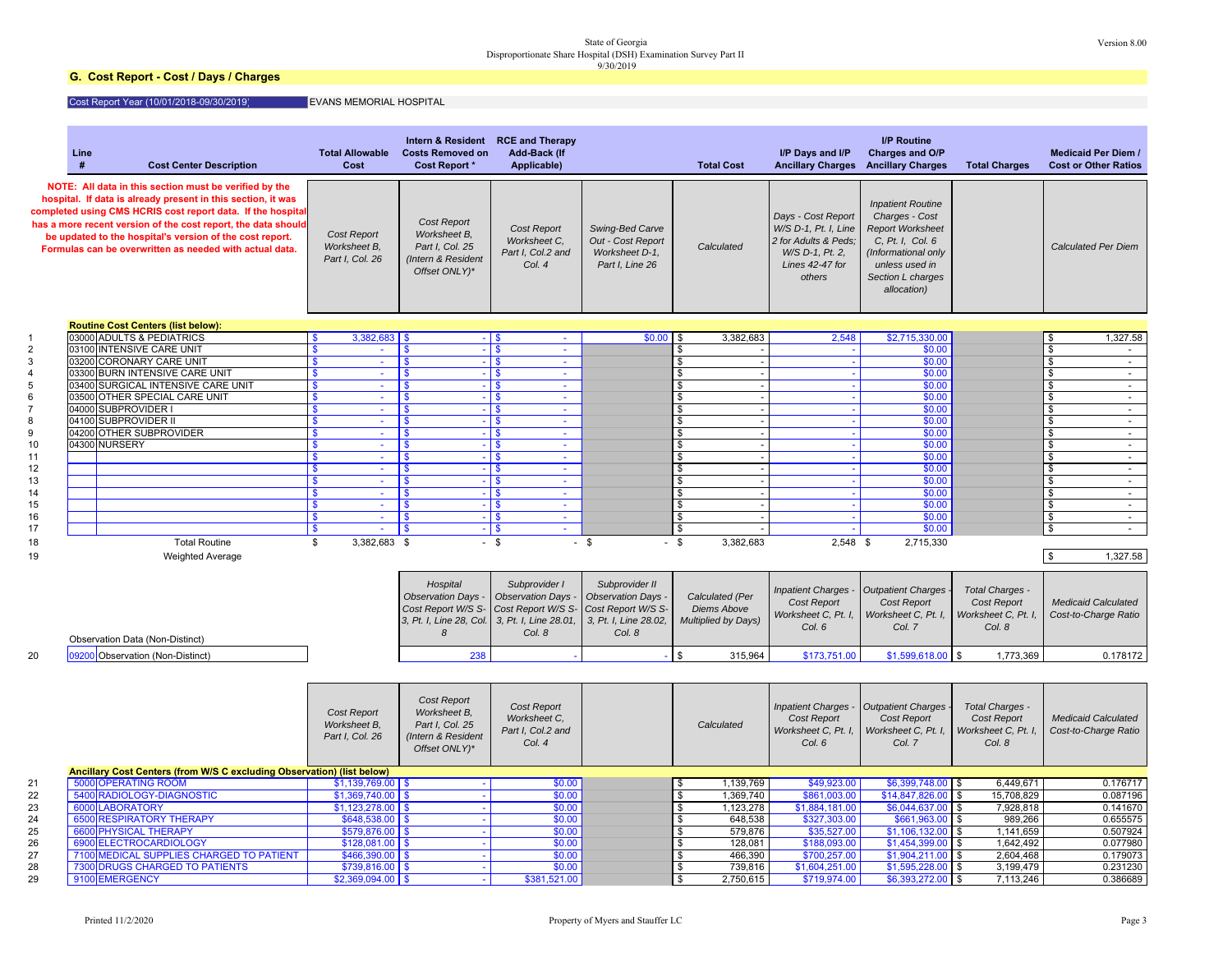#### State of Georgia Version 8.00 Disproportionate Share Hospital (DSH) Examination Survey Part II 9/30/2019

### **G. Cost Report - Cost / Days / Charges**

#### Cost Report Year (10/01/2018-09/30/2019) EVANS MEMORIAL HOSPITAL

| #<br>\$0.00<br>\$0.00<br>\$0.00<br>$$0.00$ \ \$<br>\$<br>\$.<br>$$0.00$ $\vert$ \$<br>\$0.00<br>$$0.00$ \$<br>\$0.00<br>\$<br>\$0.00<br>\$0.00<br>\$0.00<br>\$0.00<br>\$<br>S.<br>-SS<br>\$0.00<br>\$0.00<br>\$0.00<br>\$0.00<br>\$<br>$\mathbf{R}$<br>ድ<br>$$0.00$ \ \$<br>\$0.00<br>\$0.00<br>\$0.00<br>\$<br>$\sqrt{3}$<br>$$0.00$ \ \$<br>\$0.00<br>\$0.00<br>\$0.00<br>\$<br>\$<br>$$0.00$ \ \$<br>\$0.00<br>\$0.00<br>$$0.00$ \$<br>in 19<br>\$<br>\$0.00<br>$$0.00$   \$<br>\$0.00<br>\$<br>$$0.00$ \$<br>\$0.00<br>\$0.00<br>\$0.00<br>\$0.00<br>\$<br>\$<br>- 56<br>$\overline{a}$<br>\$0.00<br>\$0.00<br>\$0.00<br>\$0.00<br><b>S</b><br>l S<br>$\mathfrak{L}$<br>\$0.00<br>\$0.00<br>$$0.00$ \ \ \$<br>\$0.00<br>\$<br>$\sqrt{3}$<br>\$0.00<br>\$0.00<br>\$0.00<br>\$0.00<br>\$<br>- \$<br>\$<br>$$0.00$ \ \$<br>\$0.00<br>\$0.00<br>$$0.00$ \$<br>$\sim$<br>\$.<br>$$0.00$ \ \$<br>\$0.00<br>\$<br>\$0.00<br>$$0.00$ \$<br>\$0.00<br>$$0.00$   \$<br>\$0.00<br>\$<br>\$0.00<br>- \$<br>÷.<br>\$0.00<br>\$0.00<br>$\mathfrak{L}$<br>\$0.00<br>\$0.00<br>$\mathbf{s}$<br>\$<br>\$0.00<br>\$0.00<br>\$0.00<br>\$0.00<br>\$.<br>\$<br>-96<br>\$0.00<br>\$0.00<br>\$0.00<br>\$0.00<br>- \$<br>\$.<br>\$<br>$\sim$<br>\$0.00<br>\$0.00<br>\$0.00<br>$$0.00$ \$<br>\$<br>$\mathbf{R}$<br>$$0.00$ \ \$<br>\$0.00<br>\$0.00<br>\$0.00<br>\$<br><b>S</b><br>\$0.00<br>$$0.00$ \$<br>$$0.00$   \$<br>\$0.00<br>\$<br>$\sim$<br>$\sim$<br>$$0.00$ \ \$<br>\$0.00<br>\$0.00<br>$$0.00$ \$<br>\$<br>\$0.00<br>\$0.00<br>\$0.00<br>\$0.00<br>- \$<br>\$<br>\$<br>\$0.00<br>\$0.00<br>\$0.00<br>\$0.00<br>\$<br>\$<br>- \$<br>\$0.00<br>\$0.00<br>\$0.00<br>$$0.00$ \$<br>\$<br>-96<br>\$0.00<br>\$0.00<br>\$0.00<br>\$0.00<br>\$<br>\$<br>-93<br>\$0.00<br>\$0.00<br>\$0.00<br>\$0.00<br>\$.<br>\$<br>- \$<br>$\sim$<br>$\sim$<br>\$0.00<br>\$0.00<br>\$0.00<br>\$0.00<br>$\mathfrak{L}$<br><b>S</b><br>l s<br>$$0.00$ $\vert$ \$<br>\$0.00<br>\$0.00<br>\$0.00<br>$\mathfrak{L}$<br>\$<br>$$0.00$ \ \$<br>\$0.00<br>\$0.00<br>$$0.00$ \$<br>$\omega$<br>\$<br>$\sim$<br>$\overline{a}$<br>$$0.00$ \ \$<br>\$0.00<br>\$0.00<br>$$0.00$ \$<br>\$<br>$$0.00$   \$<br>\$0.00<br>\$<br>\$0.00<br>\$0.00<br>\$<br>$$0.00$ \ \$<br>\$0.00<br>\$0.00<br>\$0.00<br>\$<br>\$<br>$$0.00$ \ \$<br>\$0.00<br>\$0.00<br>\$0.00<br>\$<br><b>S</b><br>$\overline{a}$<br>$$0.00$ $\vert$ \$<br>\$0.00<br>\$0.00<br>\$0.00<br>\$<br>\$<br>$$0.00$ \ \$<br>\$0.00<br>$$0.00$ \$<br>\$0.00<br>\$.<br>$\sim$<br>$\sim$<br>\$0.00<br>\$0.00<br>\$0.00<br>\$0.00<br>\$<br>\$<br>- \$<br>$$0.00$ \ \$<br>\$0.00<br>\$0.00<br>\$0.00<br>$\mathbf{\hat{z}}$<br>\$<br>$$0.00$ $\sqrt{S}$<br>\$0.00<br>\$0.00<br>\$0.00<br>$\mathfrak{L}$<br><b>S</b><br>$\sim$<br>$\sim$<br>\$0.00<br>\$0.00<br>\$0.00<br>\$0.00<br>\$<br>\$<br>- \$<br>\$0.00<br>\$0.00<br>\$0.00<br>\$0.00<br>\$<br>- \$<br>\$<br>\$0.00<br>$$0.00$ \$<br>\$0.00<br>$$0.00$ \$<br>$\sim$<br>\$<br>\$0.00<br>\$0.00<br>\$0.00<br>\$0.00<br>\$<br><b>\$</b><br>- \$<br>$$0.00$ \ \$<br>\$0.00<br>\$0.00<br>$$0.00$ \$<br>\$<br>$$0.00$ \ \$<br>\$0.00<br>\$0.00<br>$$0.00$ \$<br>\$<br>÷.<br>$\sim$<br>\$0.00<br>\$0.00<br>\$0.00<br>$$0.00$   \$<br>\$<br>\$<br>$\sim$<br>\$0.00<br>\$0.00<br>\$0.00<br>\$0.00<br>$\mathbf{R}$<br>\$.<br>\$<br>$$0.00$ \$<br>\$0.00<br>$$0.00$ \$<br>\$0.00<br>$\sim$<br>\$<br>\$0.00<br>\$0.00<br>\$0.00<br>$\mathbf{\hat{s}}$<br>\$0.00<br><b>S</b><br>- \$<br>$$0.00$ \ \$<br>\$0.00<br>\$0.00<br>$$0.00$ \$<br>\$<br>$\sim$<br>$\sim$<br>$$0.00$ \ \$<br>\$0.00<br>\$0.00<br>$$0.00$ \$<br>$\sim$<br>\$.<br>$\sim$<br>\$0.00<br>\$0.00<br>\$0.00<br>\$0.00<br>\$<br>$\mathbf{s}$<br>\$<br>$$0.00$ \ \$<br>\$0.00<br>\$0.00<br>\$0.00<br>\$<br>\$<br>$$0.00$ \ \$<br>\$0.00<br>$$0.00$ \$<br>\$0.00<br>\$<br>$\sim$<br>\$0.00<br>$$0.00$ \$<br>\$0.00<br>\$0.00<br>\$.<br>-S<br>$\sim$<br>\$0.00<br>\$0.00<br>\$0.00<br>\$0.00<br>\$<br>- \$<br>\$<br>$$0.00$ \$<br>\$0.00<br>\$0.00<br>$$0.00$ \$<br>$\sim$<br>я.<br>$\sim$<br>\$0.00<br>\$0.00<br>\$0.00<br>\$0.00<br>\$<br>\$<br><b>S</b><br>$$0.00$ \ \$<br>\$0.00<br>\$0.00<br>\$0.00<br>\$<br>\$ | Line<br><b>Cost Center Description</b> | Total Allowable Costs Removed on<br><b>Cost Report *</b><br>Cost | Intern & Resident RCE and Therapy<br><b>Add-Back (If</b><br>Applicable) | <b>Total Cost</b> | I/P Days and I/P | <b>I/P Routine</b><br>Charges and O/P<br><b>Ancillary Charges Ancillary Charges</b> | <b>Total Charges</b> | <b>Medicaid Per Diem /</b><br><b>Cost or Other Ratios</b> |
|-------------------------------------------------------------------------------------------------------------------------------------------------------------------------------------------------------------------------------------------------------------------------------------------------------------------------------------------------------------------------------------------------------------------------------------------------------------------------------------------------------------------------------------------------------------------------------------------------------------------------------------------------------------------------------------------------------------------------------------------------------------------------------------------------------------------------------------------------------------------------------------------------------------------------------------------------------------------------------------------------------------------------------------------------------------------------------------------------------------------------------------------------------------------------------------------------------------------------------------------------------------------------------------------------------------------------------------------------------------------------------------------------------------------------------------------------------------------------------------------------------------------------------------------------------------------------------------------------------------------------------------------------------------------------------------------------------------------------------------------------------------------------------------------------------------------------------------------------------------------------------------------------------------------------------------------------------------------------------------------------------------------------------------------------------------------------------------------------------------------------------------------------------------------------------------------------------------------------------------------------------------------------------------------------------------------------------------------------------------------------------------------------------------------------------------------------------------------------------------------------------------------------------------------------------------------------------------------------------------------------------------------------------------------------------------------------------------------------------------------------------------------------------------------------------------------------------------------------------------------------------------------------------------------------------------------------------------------------------------------------------------------------------------------------------------------------------------------------------------------------------------------------------------------------------------------------------------------------------------------------------------------------------------------------------------------------------------------------------------------------------------------------------------------------------------------------------------------------------------------------------------------------------------------------------------------------------------------------------------------------------------------------------------------------------------------------------------------------------------------------------------------------------------------------------------------------------------------------------------------------------------------------------------------------------------------------------------------------------------------------------------------------------------------------------------------------------------------------------------------------------|----------------------------------------|------------------------------------------------------------------|-------------------------------------------------------------------------|-------------------|------------------|-------------------------------------------------------------------------------------|----------------------|-----------------------------------------------------------|
|                                                                                                                                                                                                                                                                                                                                                                                                                                                                                                                                                                                                                                                                                                                                                                                                                                                                                                                                                                                                                                                                                                                                                                                                                                                                                                                                                                                                                                                                                                                                                                                                                                                                                                                                                                                                                                                                                                                                                                                                                                                                                                                                                                                                                                                                                                                                                                                                                                                                                                                                                                                                                                                                                                                                                                                                                                                                                                                                                                                                                                                                                                                                                                                                                                                                                                                                                                                                                                                                                                                                                                                                                                                                                                                                                                                                                                                                                                                                                                                                                                                                                                                               |                                        |                                                                  |                                                                         |                   |                  |                                                                                     |                      |                                                           |
|                                                                                                                                                                                                                                                                                                                                                                                                                                                                                                                                                                                                                                                                                                                                                                                                                                                                                                                                                                                                                                                                                                                                                                                                                                                                                                                                                                                                                                                                                                                                                                                                                                                                                                                                                                                                                                                                                                                                                                                                                                                                                                                                                                                                                                                                                                                                                                                                                                                                                                                                                                                                                                                                                                                                                                                                                                                                                                                                                                                                                                                                                                                                                                                                                                                                                                                                                                                                                                                                                                                                                                                                                                                                                                                                                                                                                                                                                                                                                                                                                                                                                                                               |                                        |                                                                  |                                                                         |                   |                  |                                                                                     |                      | $\sim$ $-$                                                |
|                                                                                                                                                                                                                                                                                                                                                                                                                                                                                                                                                                                                                                                                                                                                                                                                                                                                                                                                                                                                                                                                                                                                                                                                                                                                                                                                                                                                                                                                                                                                                                                                                                                                                                                                                                                                                                                                                                                                                                                                                                                                                                                                                                                                                                                                                                                                                                                                                                                                                                                                                                                                                                                                                                                                                                                                                                                                                                                                                                                                                                                                                                                                                                                                                                                                                                                                                                                                                                                                                                                                                                                                                                                                                                                                                                                                                                                                                                                                                                                                                                                                                                                               |                                        |                                                                  |                                                                         |                   |                  |                                                                                     |                      | $\sim$                                                    |
|                                                                                                                                                                                                                                                                                                                                                                                                                                                                                                                                                                                                                                                                                                                                                                                                                                                                                                                                                                                                                                                                                                                                                                                                                                                                                                                                                                                                                                                                                                                                                                                                                                                                                                                                                                                                                                                                                                                                                                                                                                                                                                                                                                                                                                                                                                                                                                                                                                                                                                                                                                                                                                                                                                                                                                                                                                                                                                                                                                                                                                                                                                                                                                                                                                                                                                                                                                                                                                                                                                                                                                                                                                                                                                                                                                                                                                                                                                                                                                                                                                                                                                                               |                                        |                                                                  |                                                                         |                   |                  |                                                                                     |                      | $\sim$                                                    |
|                                                                                                                                                                                                                                                                                                                                                                                                                                                                                                                                                                                                                                                                                                                                                                                                                                                                                                                                                                                                                                                                                                                                                                                                                                                                                                                                                                                                                                                                                                                                                                                                                                                                                                                                                                                                                                                                                                                                                                                                                                                                                                                                                                                                                                                                                                                                                                                                                                                                                                                                                                                                                                                                                                                                                                                                                                                                                                                                                                                                                                                                                                                                                                                                                                                                                                                                                                                                                                                                                                                                                                                                                                                                                                                                                                                                                                                                                                                                                                                                                                                                                                                               |                                        |                                                                  |                                                                         |                   |                  |                                                                                     |                      | $\blacksquare$                                            |
|                                                                                                                                                                                                                                                                                                                                                                                                                                                                                                                                                                                                                                                                                                                                                                                                                                                                                                                                                                                                                                                                                                                                                                                                                                                                                                                                                                                                                                                                                                                                                                                                                                                                                                                                                                                                                                                                                                                                                                                                                                                                                                                                                                                                                                                                                                                                                                                                                                                                                                                                                                                                                                                                                                                                                                                                                                                                                                                                                                                                                                                                                                                                                                                                                                                                                                                                                                                                                                                                                                                                                                                                                                                                                                                                                                                                                                                                                                                                                                                                                                                                                                                               |                                        |                                                                  |                                                                         |                   |                  |                                                                                     |                      | $\sim$                                                    |
|                                                                                                                                                                                                                                                                                                                                                                                                                                                                                                                                                                                                                                                                                                                                                                                                                                                                                                                                                                                                                                                                                                                                                                                                                                                                                                                                                                                                                                                                                                                                                                                                                                                                                                                                                                                                                                                                                                                                                                                                                                                                                                                                                                                                                                                                                                                                                                                                                                                                                                                                                                                                                                                                                                                                                                                                                                                                                                                                                                                                                                                                                                                                                                                                                                                                                                                                                                                                                                                                                                                                                                                                                                                                                                                                                                                                                                                                                                                                                                                                                                                                                                                               |                                        |                                                                  |                                                                         |                   |                  |                                                                                     |                      | $\sim$                                                    |
|                                                                                                                                                                                                                                                                                                                                                                                                                                                                                                                                                                                                                                                                                                                                                                                                                                                                                                                                                                                                                                                                                                                                                                                                                                                                                                                                                                                                                                                                                                                                                                                                                                                                                                                                                                                                                                                                                                                                                                                                                                                                                                                                                                                                                                                                                                                                                                                                                                                                                                                                                                                                                                                                                                                                                                                                                                                                                                                                                                                                                                                                                                                                                                                                                                                                                                                                                                                                                                                                                                                                                                                                                                                                                                                                                                                                                                                                                                                                                                                                                                                                                                                               |                                        |                                                                  |                                                                         |                   |                  |                                                                                     |                      | $\sim$ $-$<br>$\sim$                                      |
|                                                                                                                                                                                                                                                                                                                                                                                                                                                                                                                                                                                                                                                                                                                                                                                                                                                                                                                                                                                                                                                                                                                                                                                                                                                                                                                                                                                                                                                                                                                                                                                                                                                                                                                                                                                                                                                                                                                                                                                                                                                                                                                                                                                                                                                                                                                                                                                                                                                                                                                                                                                                                                                                                                                                                                                                                                                                                                                                                                                                                                                                                                                                                                                                                                                                                                                                                                                                                                                                                                                                                                                                                                                                                                                                                                                                                                                                                                                                                                                                                                                                                                                               |                                        |                                                                  |                                                                         |                   |                  |                                                                                     |                      | $\sim$                                                    |
|                                                                                                                                                                                                                                                                                                                                                                                                                                                                                                                                                                                                                                                                                                                                                                                                                                                                                                                                                                                                                                                                                                                                                                                                                                                                                                                                                                                                                                                                                                                                                                                                                                                                                                                                                                                                                                                                                                                                                                                                                                                                                                                                                                                                                                                                                                                                                                                                                                                                                                                                                                                                                                                                                                                                                                                                                                                                                                                                                                                                                                                                                                                                                                                                                                                                                                                                                                                                                                                                                                                                                                                                                                                                                                                                                                                                                                                                                                                                                                                                                                                                                                                               |                                        |                                                                  |                                                                         |                   |                  |                                                                                     |                      | $\sim$                                                    |
|                                                                                                                                                                                                                                                                                                                                                                                                                                                                                                                                                                                                                                                                                                                                                                                                                                                                                                                                                                                                                                                                                                                                                                                                                                                                                                                                                                                                                                                                                                                                                                                                                                                                                                                                                                                                                                                                                                                                                                                                                                                                                                                                                                                                                                                                                                                                                                                                                                                                                                                                                                                                                                                                                                                                                                                                                                                                                                                                                                                                                                                                                                                                                                                                                                                                                                                                                                                                                                                                                                                                                                                                                                                                                                                                                                                                                                                                                                                                                                                                                                                                                                                               |                                        |                                                                  |                                                                         |                   |                  |                                                                                     |                      | $\sim$                                                    |
|                                                                                                                                                                                                                                                                                                                                                                                                                                                                                                                                                                                                                                                                                                                                                                                                                                                                                                                                                                                                                                                                                                                                                                                                                                                                                                                                                                                                                                                                                                                                                                                                                                                                                                                                                                                                                                                                                                                                                                                                                                                                                                                                                                                                                                                                                                                                                                                                                                                                                                                                                                                                                                                                                                                                                                                                                                                                                                                                                                                                                                                                                                                                                                                                                                                                                                                                                                                                                                                                                                                                                                                                                                                                                                                                                                                                                                                                                                                                                                                                                                                                                                                               |                                        |                                                                  |                                                                         |                   |                  |                                                                                     |                      | $\sim$                                                    |
|                                                                                                                                                                                                                                                                                                                                                                                                                                                                                                                                                                                                                                                                                                                                                                                                                                                                                                                                                                                                                                                                                                                                                                                                                                                                                                                                                                                                                                                                                                                                                                                                                                                                                                                                                                                                                                                                                                                                                                                                                                                                                                                                                                                                                                                                                                                                                                                                                                                                                                                                                                                                                                                                                                                                                                                                                                                                                                                                                                                                                                                                                                                                                                                                                                                                                                                                                                                                                                                                                                                                                                                                                                                                                                                                                                                                                                                                                                                                                                                                                                                                                                                               |                                        |                                                                  |                                                                         |                   |                  |                                                                                     |                      | $\sim$                                                    |
|                                                                                                                                                                                                                                                                                                                                                                                                                                                                                                                                                                                                                                                                                                                                                                                                                                                                                                                                                                                                                                                                                                                                                                                                                                                                                                                                                                                                                                                                                                                                                                                                                                                                                                                                                                                                                                                                                                                                                                                                                                                                                                                                                                                                                                                                                                                                                                                                                                                                                                                                                                                                                                                                                                                                                                                                                                                                                                                                                                                                                                                                                                                                                                                                                                                                                                                                                                                                                                                                                                                                                                                                                                                                                                                                                                                                                                                                                                                                                                                                                                                                                                                               |                                        |                                                                  |                                                                         |                   |                  |                                                                                     |                      | $\sim$                                                    |
|                                                                                                                                                                                                                                                                                                                                                                                                                                                                                                                                                                                                                                                                                                                                                                                                                                                                                                                                                                                                                                                                                                                                                                                                                                                                                                                                                                                                                                                                                                                                                                                                                                                                                                                                                                                                                                                                                                                                                                                                                                                                                                                                                                                                                                                                                                                                                                                                                                                                                                                                                                                                                                                                                                                                                                                                                                                                                                                                                                                                                                                                                                                                                                                                                                                                                                                                                                                                                                                                                                                                                                                                                                                                                                                                                                                                                                                                                                                                                                                                                                                                                                                               |                                        |                                                                  |                                                                         |                   |                  |                                                                                     |                      | $\sim$                                                    |
|                                                                                                                                                                                                                                                                                                                                                                                                                                                                                                                                                                                                                                                                                                                                                                                                                                                                                                                                                                                                                                                                                                                                                                                                                                                                                                                                                                                                                                                                                                                                                                                                                                                                                                                                                                                                                                                                                                                                                                                                                                                                                                                                                                                                                                                                                                                                                                                                                                                                                                                                                                                                                                                                                                                                                                                                                                                                                                                                                                                                                                                                                                                                                                                                                                                                                                                                                                                                                                                                                                                                                                                                                                                                                                                                                                                                                                                                                                                                                                                                                                                                                                                               |                                        |                                                                  |                                                                         |                   |                  |                                                                                     |                      | $\sim$                                                    |
|                                                                                                                                                                                                                                                                                                                                                                                                                                                                                                                                                                                                                                                                                                                                                                                                                                                                                                                                                                                                                                                                                                                                                                                                                                                                                                                                                                                                                                                                                                                                                                                                                                                                                                                                                                                                                                                                                                                                                                                                                                                                                                                                                                                                                                                                                                                                                                                                                                                                                                                                                                                                                                                                                                                                                                                                                                                                                                                                                                                                                                                                                                                                                                                                                                                                                                                                                                                                                                                                                                                                                                                                                                                                                                                                                                                                                                                                                                                                                                                                                                                                                                                               |                                        |                                                                  |                                                                         |                   |                  |                                                                                     |                      | $\sim$<br>$\sim$                                          |
|                                                                                                                                                                                                                                                                                                                                                                                                                                                                                                                                                                                                                                                                                                                                                                                                                                                                                                                                                                                                                                                                                                                                                                                                                                                                                                                                                                                                                                                                                                                                                                                                                                                                                                                                                                                                                                                                                                                                                                                                                                                                                                                                                                                                                                                                                                                                                                                                                                                                                                                                                                                                                                                                                                                                                                                                                                                                                                                                                                                                                                                                                                                                                                                                                                                                                                                                                                                                                                                                                                                                                                                                                                                                                                                                                                                                                                                                                                                                                                                                                                                                                                                               |                                        |                                                                  |                                                                         |                   |                  |                                                                                     |                      | $\sim$                                                    |
|                                                                                                                                                                                                                                                                                                                                                                                                                                                                                                                                                                                                                                                                                                                                                                                                                                                                                                                                                                                                                                                                                                                                                                                                                                                                                                                                                                                                                                                                                                                                                                                                                                                                                                                                                                                                                                                                                                                                                                                                                                                                                                                                                                                                                                                                                                                                                                                                                                                                                                                                                                                                                                                                                                                                                                                                                                                                                                                                                                                                                                                                                                                                                                                                                                                                                                                                                                                                                                                                                                                                                                                                                                                                                                                                                                                                                                                                                                                                                                                                                                                                                                                               |                                        |                                                                  |                                                                         |                   |                  |                                                                                     |                      | $\sim$ $-$                                                |
|                                                                                                                                                                                                                                                                                                                                                                                                                                                                                                                                                                                                                                                                                                                                                                                                                                                                                                                                                                                                                                                                                                                                                                                                                                                                                                                                                                                                                                                                                                                                                                                                                                                                                                                                                                                                                                                                                                                                                                                                                                                                                                                                                                                                                                                                                                                                                                                                                                                                                                                                                                                                                                                                                                                                                                                                                                                                                                                                                                                                                                                                                                                                                                                                                                                                                                                                                                                                                                                                                                                                                                                                                                                                                                                                                                                                                                                                                                                                                                                                                                                                                                                               |                                        |                                                                  |                                                                         |                   |                  |                                                                                     |                      | $\sim$                                                    |
|                                                                                                                                                                                                                                                                                                                                                                                                                                                                                                                                                                                                                                                                                                                                                                                                                                                                                                                                                                                                                                                                                                                                                                                                                                                                                                                                                                                                                                                                                                                                                                                                                                                                                                                                                                                                                                                                                                                                                                                                                                                                                                                                                                                                                                                                                                                                                                                                                                                                                                                                                                                                                                                                                                                                                                                                                                                                                                                                                                                                                                                                                                                                                                                                                                                                                                                                                                                                                                                                                                                                                                                                                                                                                                                                                                                                                                                                                                                                                                                                                                                                                                                               |                                        |                                                                  |                                                                         |                   |                  |                                                                                     |                      | $\sim$                                                    |
|                                                                                                                                                                                                                                                                                                                                                                                                                                                                                                                                                                                                                                                                                                                                                                                                                                                                                                                                                                                                                                                                                                                                                                                                                                                                                                                                                                                                                                                                                                                                                                                                                                                                                                                                                                                                                                                                                                                                                                                                                                                                                                                                                                                                                                                                                                                                                                                                                                                                                                                                                                                                                                                                                                                                                                                                                                                                                                                                                                                                                                                                                                                                                                                                                                                                                                                                                                                                                                                                                                                                                                                                                                                                                                                                                                                                                                                                                                                                                                                                                                                                                                                               |                                        |                                                                  |                                                                         |                   |                  |                                                                                     |                      | $\sim$                                                    |
|                                                                                                                                                                                                                                                                                                                                                                                                                                                                                                                                                                                                                                                                                                                                                                                                                                                                                                                                                                                                                                                                                                                                                                                                                                                                                                                                                                                                                                                                                                                                                                                                                                                                                                                                                                                                                                                                                                                                                                                                                                                                                                                                                                                                                                                                                                                                                                                                                                                                                                                                                                                                                                                                                                                                                                                                                                                                                                                                                                                                                                                                                                                                                                                                                                                                                                                                                                                                                                                                                                                                                                                                                                                                                                                                                                                                                                                                                                                                                                                                                                                                                                                               |                                        |                                                                  |                                                                         |                   |                  |                                                                                     |                      | $\sim$                                                    |
|                                                                                                                                                                                                                                                                                                                                                                                                                                                                                                                                                                                                                                                                                                                                                                                                                                                                                                                                                                                                                                                                                                                                                                                                                                                                                                                                                                                                                                                                                                                                                                                                                                                                                                                                                                                                                                                                                                                                                                                                                                                                                                                                                                                                                                                                                                                                                                                                                                                                                                                                                                                                                                                                                                                                                                                                                                                                                                                                                                                                                                                                                                                                                                                                                                                                                                                                                                                                                                                                                                                                                                                                                                                                                                                                                                                                                                                                                                                                                                                                                                                                                                                               |                                        |                                                                  |                                                                         |                   |                  |                                                                                     |                      | $\sim$                                                    |
|                                                                                                                                                                                                                                                                                                                                                                                                                                                                                                                                                                                                                                                                                                                                                                                                                                                                                                                                                                                                                                                                                                                                                                                                                                                                                                                                                                                                                                                                                                                                                                                                                                                                                                                                                                                                                                                                                                                                                                                                                                                                                                                                                                                                                                                                                                                                                                                                                                                                                                                                                                                                                                                                                                                                                                                                                                                                                                                                                                                                                                                                                                                                                                                                                                                                                                                                                                                                                                                                                                                                                                                                                                                                                                                                                                                                                                                                                                                                                                                                                                                                                                                               |                                        |                                                                  |                                                                         |                   |                  |                                                                                     |                      | $\sim$<br>$\overline{\phantom{a}}$                        |
|                                                                                                                                                                                                                                                                                                                                                                                                                                                                                                                                                                                                                                                                                                                                                                                                                                                                                                                                                                                                                                                                                                                                                                                                                                                                                                                                                                                                                                                                                                                                                                                                                                                                                                                                                                                                                                                                                                                                                                                                                                                                                                                                                                                                                                                                                                                                                                                                                                                                                                                                                                                                                                                                                                                                                                                                                                                                                                                                                                                                                                                                                                                                                                                                                                                                                                                                                                                                                                                                                                                                                                                                                                                                                                                                                                                                                                                                                                                                                                                                                                                                                                                               |                                        |                                                                  |                                                                         |                   |                  |                                                                                     |                      | $\sim$                                                    |
|                                                                                                                                                                                                                                                                                                                                                                                                                                                                                                                                                                                                                                                                                                                                                                                                                                                                                                                                                                                                                                                                                                                                                                                                                                                                                                                                                                                                                                                                                                                                                                                                                                                                                                                                                                                                                                                                                                                                                                                                                                                                                                                                                                                                                                                                                                                                                                                                                                                                                                                                                                                                                                                                                                                                                                                                                                                                                                                                                                                                                                                                                                                                                                                                                                                                                                                                                                                                                                                                                                                                                                                                                                                                                                                                                                                                                                                                                                                                                                                                                                                                                                                               |                                        |                                                                  |                                                                         |                   |                  |                                                                                     |                      | $\sim$                                                    |
|                                                                                                                                                                                                                                                                                                                                                                                                                                                                                                                                                                                                                                                                                                                                                                                                                                                                                                                                                                                                                                                                                                                                                                                                                                                                                                                                                                                                                                                                                                                                                                                                                                                                                                                                                                                                                                                                                                                                                                                                                                                                                                                                                                                                                                                                                                                                                                                                                                                                                                                                                                                                                                                                                                                                                                                                                                                                                                                                                                                                                                                                                                                                                                                                                                                                                                                                                                                                                                                                                                                                                                                                                                                                                                                                                                                                                                                                                                                                                                                                                                                                                                                               |                                        |                                                                  |                                                                         |                   |                  |                                                                                     |                      | $\sim$                                                    |
|                                                                                                                                                                                                                                                                                                                                                                                                                                                                                                                                                                                                                                                                                                                                                                                                                                                                                                                                                                                                                                                                                                                                                                                                                                                                                                                                                                                                                                                                                                                                                                                                                                                                                                                                                                                                                                                                                                                                                                                                                                                                                                                                                                                                                                                                                                                                                                                                                                                                                                                                                                                                                                                                                                                                                                                                                                                                                                                                                                                                                                                                                                                                                                                                                                                                                                                                                                                                                                                                                                                                                                                                                                                                                                                                                                                                                                                                                                                                                                                                                                                                                                                               |                                        |                                                                  |                                                                         |                   |                  |                                                                                     |                      | $\sim$                                                    |
|                                                                                                                                                                                                                                                                                                                                                                                                                                                                                                                                                                                                                                                                                                                                                                                                                                                                                                                                                                                                                                                                                                                                                                                                                                                                                                                                                                                                                                                                                                                                                                                                                                                                                                                                                                                                                                                                                                                                                                                                                                                                                                                                                                                                                                                                                                                                                                                                                                                                                                                                                                                                                                                                                                                                                                                                                                                                                                                                                                                                                                                                                                                                                                                                                                                                                                                                                                                                                                                                                                                                                                                                                                                                                                                                                                                                                                                                                                                                                                                                                                                                                                                               |                                        |                                                                  |                                                                         |                   |                  |                                                                                     |                      | $\sim$                                                    |
|                                                                                                                                                                                                                                                                                                                                                                                                                                                                                                                                                                                                                                                                                                                                                                                                                                                                                                                                                                                                                                                                                                                                                                                                                                                                                                                                                                                                                                                                                                                                                                                                                                                                                                                                                                                                                                                                                                                                                                                                                                                                                                                                                                                                                                                                                                                                                                                                                                                                                                                                                                                                                                                                                                                                                                                                                                                                                                                                                                                                                                                                                                                                                                                                                                                                                                                                                                                                                                                                                                                                                                                                                                                                                                                                                                                                                                                                                                                                                                                                                                                                                                                               |                                        |                                                                  |                                                                         |                   |                  |                                                                                     |                      | $\sim$                                                    |
|                                                                                                                                                                                                                                                                                                                                                                                                                                                                                                                                                                                                                                                                                                                                                                                                                                                                                                                                                                                                                                                                                                                                                                                                                                                                                                                                                                                                                                                                                                                                                                                                                                                                                                                                                                                                                                                                                                                                                                                                                                                                                                                                                                                                                                                                                                                                                                                                                                                                                                                                                                                                                                                                                                                                                                                                                                                                                                                                                                                                                                                                                                                                                                                                                                                                                                                                                                                                                                                                                                                                                                                                                                                                                                                                                                                                                                                                                                                                                                                                                                                                                                                               |                                        |                                                                  |                                                                         |                   |                  |                                                                                     |                      | $\sim$                                                    |
|                                                                                                                                                                                                                                                                                                                                                                                                                                                                                                                                                                                                                                                                                                                                                                                                                                                                                                                                                                                                                                                                                                                                                                                                                                                                                                                                                                                                                                                                                                                                                                                                                                                                                                                                                                                                                                                                                                                                                                                                                                                                                                                                                                                                                                                                                                                                                                                                                                                                                                                                                                                                                                                                                                                                                                                                                                                                                                                                                                                                                                                                                                                                                                                                                                                                                                                                                                                                                                                                                                                                                                                                                                                                                                                                                                                                                                                                                                                                                                                                                                                                                                                               |                                        |                                                                  |                                                                         |                   |                  |                                                                                     |                      | $\sim$                                                    |
|                                                                                                                                                                                                                                                                                                                                                                                                                                                                                                                                                                                                                                                                                                                                                                                                                                                                                                                                                                                                                                                                                                                                                                                                                                                                                                                                                                                                                                                                                                                                                                                                                                                                                                                                                                                                                                                                                                                                                                                                                                                                                                                                                                                                                                                                                                                                                                                                                                                                                                                                                                                                                                                                                                                                                                                                                                                                                                                                                                                                                                                                                                                                                                                                                                                                                                                                                                                                                                                                                                                                                                                                                                                                                                                                                                                                                                                                                                                                                                                                                                                                                                                               |                                        |                                                                  |                                                                         |                   |                  |                                                                                     |                      | $\sim$<br>$\sim$                                          |
|                                                                                                                                                                                                                                                                                                                                                                                                                                                                                                                                                                                                                                                                                                                                                                                                                                                                                                                                                                                                                                                                                                                                                                                                                                                                                                                                                                                                                                                                                                                                                                                                                                                                                                                                                                                                                                                                                                                                                                                                                                                                                                                                                                                                                                                                                                                                                                                                                                                                                                                                                                                                                                                                                                                                                                                                                                                                                                                                                                                                                                                                                                                                                                                                                                                                                                                                                                                                                                                                                                                                                                                                                                                                                                                                                                                                                                                                                                                                                                                                                                                                                                                               |                                        |                                                                  |                                                                         |                   |                  |                                                                                     |                      | $\sim$                                                    |
|                                                                                                                                                                                                                                                                                                                                                                                                                                                                                                                                                                                                                                                                                                                                                                                                                                                                                                                                                                                                                                                                                                                                                                                                                                                                                                                                                                                                                                                                                                                                                                                                                                                                                                                                                                                                                                                                                                                                                                                                                                                                                                                                                                                                                                                                                                                                                                                                                                                                                                                                                                                                                                                                                                                                                                                                                                                                                                                                                                                                                                                                                                                                                                                                                                                                                                                                                                                                                                                                                                                                                                                                                                                                                                                                                                                                                                                                                                                                                                                                                                                                                                                               |                                        |                                                                  |                                                                         |                   |                  |                                                                                     |                      | $\sim$                                                    |
|                                                                                                                                                                                                                                                                                                                                                                                                                                                                                                                                                                                                                                                                                                                                                                                                                                                                                                                                                                                                                                                                                                                                                                                                                                                                                                                                                                                                                                                                                                                                                                                                                                                                                                                                                                                                                                                                                                                                                                                                                                                                                                                                                                                                                                                                                                                                                                                                                                                                                                                                                                                                                                                                                                                                                                                                                                                                                                                                                                                                                                                                                                                                                                                                                                                                                                                                                                                                                                                                                                                                                                                                                                                                                                                                                                                                                                                                                                                                                                                                                                                                                                                               |                                        |                                                                  |                                                                         |                   |                  |                                                                                     |                      | $\sim$                                                    |
|                                                                                                                                                                                                                                                                                                                                                                                                                                                                                                                                                                                                                                                                                                                                                                                                                                                                                                                                                                                                                                                                                                                                                                                                                                                                                                                                                                                                                                                                                                                                                                                                                                                                                                                                                                                                                                                                                                                                                                                                                                                                                                                                                                                                                                                                                                                                                                                                                                                                                                                                                                                                                                                                                                                                                                                                                                                                                                                                                                                                                                                                                                                                                                                                                                                                                                                                                                                                                                                                                                                                                                                                                                                                                                                                                                                                                                                                                                                                                                                                                                                                                                                               |                                        |                                                                  |                                                                         |                   |                  |                                                                                     |                      | $\sim$                                                    |
|                                                                                                                                                                                                                                                                                                                                                                                                                                                                                                                                                                                                                                                                                                                                                                                                                                                                                                                                                                                                                                                                                                                                                                                                                                                                                                                                                                                                                                                                                                                                                                                                                                                                                                                                                                                                                                                                                                                                                                                                                                                                                                                                                                                                                                                                                                                                                                                                                                                                                                                                                                                                                                                                                                                                                                                                                                                                                                                                                                                                                                                                                                                                                                                                                                                                                                                                                                                                                                                                                                                                                                                                                                                                                                                                                                                                                                                                                                                                                                                                                                                                                                                               |                                        |                                                                  |                                                                         |                   |                  |                                                                                     |                      | $\sim$                                                    |
|                                                                                                                                                                                                                                                                                                                                                                                                                                                                                                                                                                                                                                                                                                                                                                                                                                                                                                                                                                                                                                                                                                                                                                                                                                                                                                                                                                                                                                                                                                                                                                                                                                                                                                                                                                                                                                                                                                                                                                                                                                                                                                                                                                                                                                                                                                                                                                                                                                                                                                                                                                                                                                                                                                                                                                                                                                                                                                                                                                                                                                                                                                                                                                                                                                                                                                                                                                                                                                                                                                                                                                                                                                                                                                                                                                                                                                                                                                                                                                                                                                                                                                                               |                                        |                                                                  |                                                                         |                   |                  |                                                                                     |                      | $\sim$ $-$                                                |
|                                                                                                                                                                                                                                                                                                                                                                                                                                                                                                                                                                                                                                                                                                                                                                                                                                                                                                                                                                                                                                                                                                                                                                                                                                                                                                                                                                                                                                                                                                                                                                                                                                                                                                                                                                                                                                                                                                                                                                                                                                                                                                                                                                                                                                                                                                                                                                                                                                                                                                                                                                                                                                                                                                                                                                                                                                                                                                                                                                                                                                                                                                                                                                                                                                                                                                                                                                                                                                                                                                                                                                                                                                                                                                                                                                                                                                                                                                                                                                                                                                                                                                                               |                                        |                                                                  |                                                                         |                   |                  |                                                                                     |                      | $\sim$                                                    |
|                                                                                                                                                                                                                                                                                                                                                                                                                                                                                                                                                                                                                                                                                                                                                                                                                                                                                                                                                                                                                                                                                                                                                                                                                                                                                                                                                                                                                                                                                                                                                                                                                                                                                                                                                                                                                                                                                                                                                                                                                                                                                                                                                                                                                                                                                                                                                                                                                                                                                                                                                                                                                                                                                                                                                                                                                                                                                                                                                                                                                                                                                                                                                                                                                                                                                                                                                                                                                                                                                                                                                                                                                                                                                                                                                                                                                                                                                                                                                                                                                                                                                                                               |                                        |                                                                  |                                                                         |                   |                  |                                                                                     |                      | $\sim$                                                    |
|                                                                                                                                                                                                                                                                                                                                                                                                                                                                                                                                                                                                                                                                                                                                                                                                                                                                                                                                                                                                                                                                                                                                                                                                                                                                                                                                                                                                                                                                                                                                                                                                                                                                                                                                                                                                                                                                                                                                                                                                                                                                                                                                                                                                                                                                                                                                                                                                                                                                                                                                                                                                                                                                                                                                                                                                                                                                                                                                                                                                                                                                                                                                                                                                                                                                                                                                                                                                                                                                                                                                                                                                                                                                                                                                                                                                                                                                                                                                                                                                                                                                                                                               |                                        |                                                                  |                                                                         |                   |                  |                                                                                     |                      | $\sim$<br>$\sim$                                          |
|                                                                                                                                                                                                                                                                                                                                                                                                                                                                                                                                                                                                                                                                                                                                                                                                                                                                                                                                                                                                                                                                                                                                                                                                                                                                                                                                                                                                                                                                                                                                                                                                                                                                                                                                                                                                                                                                                                                                                                                                                                                                                                                                                                                                                                                                                                                                                                                                                                                                                                                                                                                                                                                                                                                                                                                                                                                                                                                                                                                                                                                                                                                                                                                                                                                                                                                                                                                                                                                                                                                                                                                                                                                                                                                                                                                                                                                                                                                                                                                                                                                                                                                               |                                        |                                                                  |                                                                         |                   |                  |                                                                                     |                      | $\sim$                                                    |
|                                                                                                                                                                                                                                                                                                                                                                                                                                                                                                                                                                                                                                                                                                                                                                                                                                                                                                                                                                                                                                                                                                                                                                                                                                                                                                                                                                                                                                                                                                                                                                                                                                                                                                                                                                                                                                                                                                                                                                                                                                                                                                                                                                                                                                                                                                                                                                                                                                                                                                                                                                                                                                                                                                                                                                                                                                                                                                                                                                                                                                                                                                                                                                                                                                                                                                                                                                                                                                                                                                                                                                                                                                                                                                                                                                                                                                                                                                                                                                                                                                                                                                                               |                                        |                                                                  |                                                                         |                   |                  |                                                                                     |                      | $\sim$                                                    |
|                                                                                                                                                                                                                                                                                                                                                                                                                                                                                                                                                                                                                                                                                                                                                                                                                                                                                                                                                                                                                                                                                                                                                                                                                                                                                                                                                                                                                                                                                                                                                                                                                                                                                                                                                                                                                                                                                                                                                                                                                                                                                                                                                                                                                                                                                                                                                                                                                                                                                                                                                                                                                                                                                                                                                                                                                                                                                                                                                                                                                                                                                                                                                                                                                                                                                                                                                                                                                                                                                                                                                                                                                                                                                                                                                                                                                                                                                                                                                                                                                                                                                                                               |                                        |                                                                  |                                                                         |                   |                  |                                                                                     |                      | $\sim$                                                    |
|                                                                                                                                                                                                                                                                                                                                                                                                                                                                                                                                                                                                                                                                                                                                                                                                                                                                                                                                                                                                                                                                                                                                                                                                                                                                                                                                                                                                                                                                                                                                                                                                                                                                                                                                                                                                                                                                                                                                                                                                                                                                                                                                                                                                                                                                                                                                                                                                                                                                                                                                                                                                                                                                                                                                                                                                                                                                                                                                                                                                                                                                                                                                                                                                                                                                                                                                                                                                                                                                                                                                                                                                                                                                                                                                                                                                                                                                                                                                                                                                                                                                                                                               |                                        |                                                                  |                                                                         |                   |                  |                                                                                     |                      | $\mathcal{L}_{\mathcal{A}}$                               |
|                                                                                                                                                                                                                                                                                                                                                                                                                                                                                                                                                                                                                                                                                                                                                                                                                                                                                                                                                                                                                                                                                                                                                                                                                                                                                                                                                                                                                                                                                                                                                                                                                                                                                                                                                                                                                                                                                                                                                                                                                                                                                                                                                                                                                                                                                                                                                                                                                                                                                                                                                                                                                                                                                                                                                                                                                                                                                                                                                                                                                                                                                                                                                                                                                                                                                                                                                                                                                                                                                                                                                                                                                                                                                                                                                                                                                                                                                                                                                                                                                                                                                                                               |                                        |                                                                  |                                                                         |                   |                  |                                                                                     |                      | $\sim$                                                    |
|                                                                                                                                                                                                                                                                                                                                                                                                                                                                                                                                                                                                                                                                                                                                                                                                                                                                                                                                                                                                                                                                                                                                                                                                                                                                                                                                                                                                                                                                                                                                                                                                                                                                                                                                                                                                                                                                                                                                                                                                                                                                                                                                                                                                                                                                                                                                                                                                                                                                                                                                                                                                                                                                                                                                                                                                                                                                                                                                                                                                                                                                                                                                                                                                                                                                                                                                                                                                                                                                                                                                                                                                                                                                                                                                                                                                                                                                                                                                                                                                                                                                                                                               |                                        |                                                                  |                                                                         |                   |                  |                                                                                     |                      | $\sim$                                                    |
|                                                                                                                                                                                                                                                                                                                                                                                                                                                                                                                                                                                                                                                                                                                                                                                                                                                                                                                                                                                                                                                                                                                                                                                                                                                                                                                                                                                                                                                                                                                                                                                                                                                                                                                                                                                                                                                                                                                                                                                                                                                                                                                                                                                                                                                                                                                                                                                                                                                                                                                                                                                                                                                                                                                                                                                                                                                                                                                                                                                                                                                                                                                                                                                                                                                                                                                                                                                                                                                                                                                                                                                                                                                                                                                                                                                                                                                                                                                                                                                                                                                                                                                               |                                        |                                                                  |                                                                         |                   |                  |                                                                                     |                      | $\sim$                                                    |
|                                                                                                                                                                                                                                                                                                                                                                                                                                                                                                                                                                                                                                                                                                                                                                                                                                                                                                                                                                                                                                                                                                                                                                                                                                                                                                                                                                                                                                                                                                                                                                                                                                                                                                                                                                                                                                                                                                                                                                                                                                                                                                                                                                                                                                                                                                                                                                                                                                                                                                                                                                                                                                                                                                                                                                                                                                                                                                                                                                                                                                                                                                                                                                                                                                                                                                                                                                                                                                                                                                                                                                                                                                                                                                                                                                                                                                                                                                                                                                                                                                                                                                                               |                                        |                                                                  |                                                                         |                   |                  |                                                                                     |                      | $\sim$                                                    |
|                                                                                                                                                                                                                                                                                                                                                                                                                                                                                                                                                                                                                                                                                                                                                                                                                                                                                                                                                                                                                                                                                                                                                                                                                                                                                                                                                                                                                                                                                                                                                                                                                                                                                                                                                                                                                                                                                                                                                                                                                                                                                                                                                                                                                                                                                                                                                                                                                                                                                                                                                                                                                                                                                                                                                                                                                                                                                                                                                                                                                                                                                                                                                                                                                                                                                                                                                                                                                                                                                                                                                                                                                                                                                                                                                                                                                                                                                                                                                                                                                                                                                                                               |                                        |                                                                  |                                                                         |                   |                  |                                                                                     |                      | $\sim$                                                    |
|                                                                                                                                                                                                                                                                                                                                                                                                                                                                                                                                                                                                                                                                                                                                                                                                                                                                                                                                                                                                                                                                                                                                                                                                                                                                                                                                                                                                                                                                                                                                                                                                                                                                                                                                                                                                                                                                                                                                                                                                                                                                                                                                                                                                                                                                                                                                                                                                                                                                                                                                                                                                                                                                                                                                                                                                                                                                                                                                                                                                                                                                                                                                                                                                                                                                                                                                                                                                                                                                                                                                                                                                                                                                                                                                                                                                                                                                                                                                                                                                                                                                                                                               |                                        |                                                                  |                                                                         |                   |                  |                                                                                     |                      | $\sim$<br>$\sim$                                          |
|                                                                                                                                                                                                                                                                                                                                                                                                                                                                                                                                                                                                                                                                                                                                                                                                                                                                                                                                                                                                                                                                                                                                                                                                                                                                                                                                                                                                                                                                                                                                                                                                                                                                                                                                                                                                                                                                                                                                                                                                                                                                                                                                                                                                                                                                                                                                                                                                                                                                                                                                                                                                                                                                                                                                                                                                                                                                                                                                                                                                                                                                                                                                                                                                                                                                                                                                                                                                                                                                                                                                                                                                                                                                                                                                                                                                                                                                                                                                                                                                                                                                                                                               |                                        | $\sqrt{50.00}$ \$                                                | \$0.00<br>$\Delta \phi$                                                 | \$                | \$0.00           | $$0.00$ \$                                                                          | $\sim$               | $\sim$                                                    |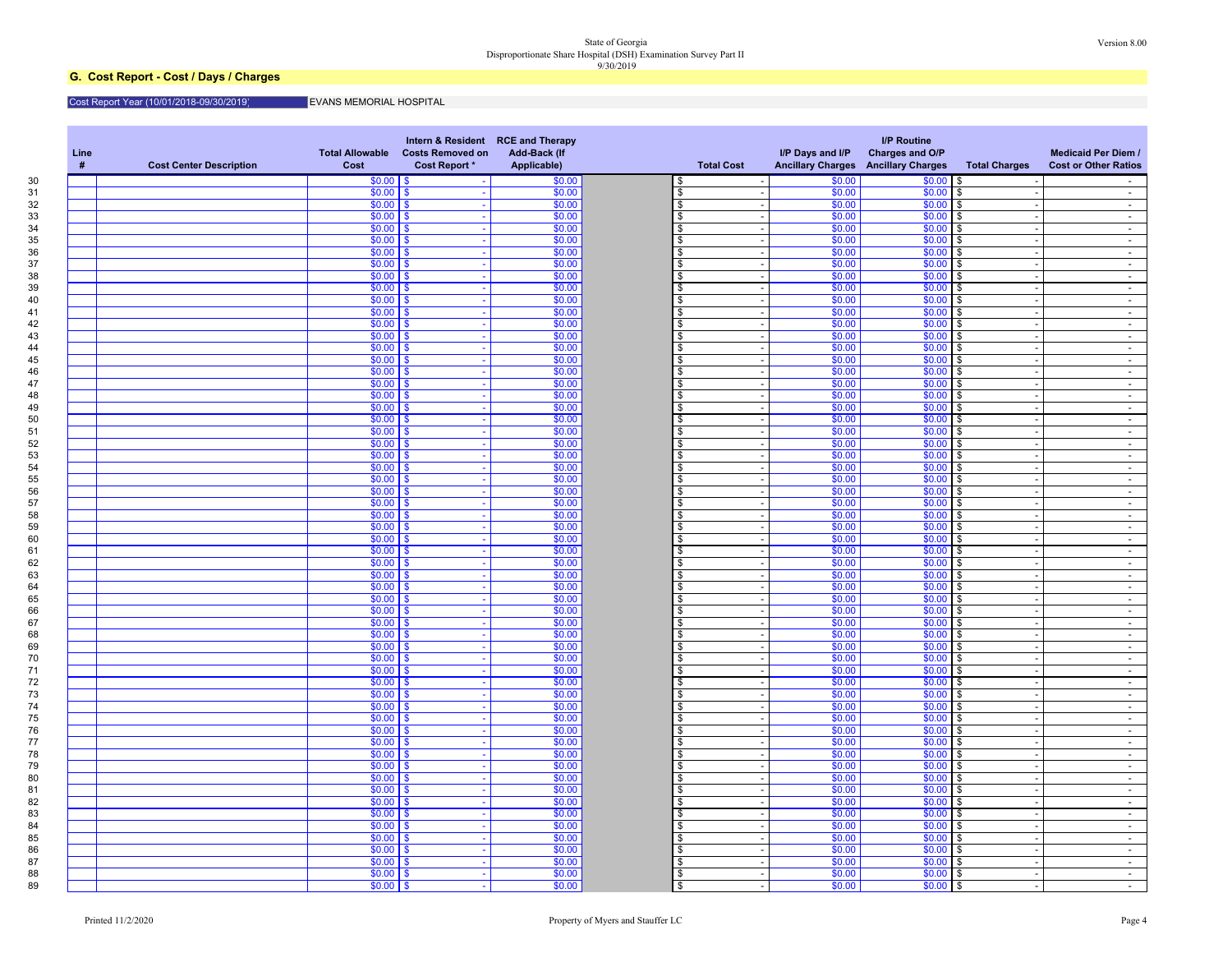#### State of Georgia Version 8.00 Disproportionate Share Hospital (DSH) Examination Survey Part II 9/30/2019

### **G. Cost Report - Cost / Days / Charges**

#### Cost Report Year (10/01/2018-09/30/2019) EVANS MEMORIAL HOSPITAL

| Line<br># | <b>Cost Center Description</b>                                                                                                                                                  | <b>Total Allowable</b><br>Cost | <b>Costs Removed on</b><br><b>Cost Report *</b> | Intern & Resident RCE and Therapy<br>Add-Back (If<br>Applicable) |                    | <b>Total Cost</b> | I/P Days and I/P | <b>I/P Routine</b><br>Charges and O/P<br><b>Ancillary Charges Ancillary Charges</b> | <b>Total Charges</b> | <b>Medicaid Per Diem /</b><br><b>Cost or Other Ratios</b> |
|-----------|---------------------------------------------------------------------------------------------------------------------------------------------------------------------------------|--------------------------------|-------------------------------------------------|------------------------------------------------------------------|--------------------|-------------------|------------------|-------------------------------------------------------------------------------------|----------------------|-----------------------------------------------------------|
|           |                                                                                                                                                                                 | $$0.00$ \$                     |                                                 | \$0.00                                                           |                    |                   | \$0.00           | $$0.00$ \$                                                                          |                      | $\sim 100$                                                |
|           |                                                                                                                                                                                 | $$0.00$ \ \$                   |                                                 | \$0.00                                                           |                    |                   | \$0.00           | $$0.00$ \$                                                                          |                      | $\sim$                                                    |
|           |                                                                                                                                                                                 | $$0.00$   \$                   |                                                 | \$0.00                                                           | -\$                |                   | \$0.00           | $$0.00$ \$                                                                          |                      | $\sim$                                                    |
|           |                                                                                                                                                                                 | $$0.00$   \$                   |                                                 | \$0.00                                                           | $\mathbf{\hat{f}}$ |                   | \$0.00           | \$0.00                                                                              | $\sqrt{3}$           | $\sim$                                                    |
|           |                                                                                                                                                                                 | $$0.00$   \$                   |                                                 | \$0.00                                                           | . ጽ                |                   | \$0.00           | $$0.00$ \$                                                                          |                      | $\sim$                                                    |
|           |                                                                                                                                                                                 | $$0.00$ \ \$                   | ۰.                                              | \$0.00                                                           | $\mathbf{\hat{f}}$ |                   | \$0.00           | $$0.00$ \$                                                                          |                      | $\sim$ $-$                                                |
|           |                                                                                                                                                                                 | $$0.00$ \ \$                   |                                                 | \$0.00                                                           | -S                 |                   | \$0.00           | $$0.00$ \$                                                                          |                      | $\sim$                                                    |
|           |                                                                                                                                                                                 | $$0.00$ \ \$                   |                                                 | \$0.00                                                           | $\mathbf{s}$       |                   | \$0.00           | \$0.00                                                                              | $\mathbf{s}$         | $\sim$                                                    |
|           |                                                                                                                                                                                 | $$0.00$   \$                   |                                                 | \$0.00                                                           | \$                 |                   | \$0.00           | \$0.00                                                                              | l \$                 | $\sim$                                                    |
|           |                                                                                                                                                                                 | $$0.00$   \$                   |                                                 | \$0.00                                                           | $\mathbf{s}$       |                   | \$0.00           | $$0.00$ \$                                                                          |                      | $\sim$                                                    |
|           |                                                                                                                                                                                 | $$0.00$   \$                   | <b>.</b>                                        | \$0.00                                                           | £.                 |                   | \$0.00           | $$0.00$ \$                                                                          |                      | $\sim$                                                    |
|           |                                                                                                                                                                                 | $$0.00$   \$                   |                                                 | \$0.00                                                           | . ጽ                |                   | \$0.00           | $$0.00$ \$                                                                          |                      | $\sim$                                                    |
|           |                                                                                                                                                                                 | $$0.00$   \$                   |                                                 | \$0.00                                                           | \$                 |                   | \$0.00           | $$0.00$ \$                                                                          |                      | $\sim$                                                    |
|           |                                                                                                                                                                                 | $$0.00$ \ \$                   |                                                 | \$0.00                                                           | \$                 |                   | \$0.00           | \$0.00                                                                              | <b>S</b>             | $\sim$                                                    |
|           |                                                                                                                                                                                 | $$0.00$ \ \$                   |                                                 | \$0.00                                                           | \$                 |                   | \$0.00           | \$0.00                                                                              | l \$                 | $\sim$                                                    |
|           |                                                                                                                                                                                 | $$0.00$   \$                   | $\sim$                                          | \$0.00                                                           | \$                 |                   | \$0.00           | \$0.00                                                                              | \$                   | $\sim$                                                    |
|           |                                                                                                                                                                                 | $$0.00$   \$                   |                                                 | \$0.00                                                           | -\$                |                   | \$0.00           | $$0.00$ \$                                                                          |                      | $\sim$                                                    |
|           |                                                                                                                                                                                 | $$0.00$ \ \$                   |                                                 | \$0.00                                                           | \$                 |                   | \$0.00           | \$0.00                                                                              | \$                   | $\sim$                                                    |
|           |                                                                                                                                                                                 | $$0.00$   \$                   |                                                 | \$0.00                                                           | \$                 |                   | \$0.00           | \$0.00                                                                              | <b>S</b>             | $\sim$                                                    |
|           |                                                                                                                                                                                 | $$0.00$   \$                   |                                                 | \$0.00                                                           | \$                 |                   | \$0.00           | $$0.00$ \$                                                                          |                      | $\sim$                                                    |
|           |                                                                                                                                                                                 | $$0.00$   \$                   | $\sim$                                          | \$0.00                                                           | \$                 |                   | \$0.00           | \$0.00                                                                              | <b>S</b>             | $\sim$ 100 $\mu$                                          |
|           |                                                                                                                                                                                 | $$0.00$   \$                   |                                                 | \$0.00                                                           | $\mathbf{\hat{f}}$ |                   | \$0.00           | \$0.00                                                                              | l \$                 | $\sim$                                                    |
|           |                                                                                                                                                                                 | $$0.00$   \$                   |                                                 | \$0.00                                                           | . ጽ                |                   | \$0.00           | \$0.00                                                                              | - \$                 | $\sim$ $-$                                                |
|           |                                                                                                                                                                                 | $$0.00$   \$                   |                                                 | \$0.00                                                           | £.                 |                   | \$0.00           | \$0.00                                                                              | l \$                 | $\sim$                                                    |
|           |                                                                                                                                                                                 | $$0.00$   \$                   |                                                 | \$0.00                                                           | \$                 |                   | \$0.00           | $$0.00$ \$                                                                          |                      | $\sim$                                                    |
|           |                                                                                                                                                                                 | $$0.00$ $\vert$ \$             | $\sim$                                          | \$0.00                                                           | \$                 |                   | \$0.00           | \$0.00                                                                              | \$                   | $\sim$ $-$                                                |
|           |                                                                                                                                                                                 | $$0.00$ \ \$                   |                                                 | \$0.00                                                           | $\mathbf{\hat{f}}$ |                   | \$0.00           | \$0.00                                                                              | <b>S</b>             | $\sim$                                                    |
|           |                                                                                                                                                                                 | $$0.00$ \ \$                   | ۰.                                              | \$0.00                                                           | \$                 |                   | \$0.00           | \$0.00                                                                              | <b>S</b>             | $\sim$ $-$                                                |
|           |                                                                                                                                                                                 | $$0.00$ \ \$                   |                                                 | \$0.00                                                           | \$                 |                   | \$0.00           | $$0.00$ \$                                                                          |                      | $\sim$                                                    |
|           |                                                                                                                                                                                 | $$0.00$   \$                   |                                                 | \$0.00                                                           | \$                 |                   | \$0.00           | $$0.00$ \$                                                                          |                      | $\sim$                                                    |
|           |                                                                                                                                                                                 | $$0.00$   \$                   | - 1                                             | \$0.00                                                           | \$                 |                   | \$0.00           | \$0.00                                                                              | \$                   | $\sim$                                                    |
|           |                                                                                                                                                                                 | $$0.00$ \ \$                   |                                                 | \$0.00                                                           | \$                 |                   | \$0.00           | $$0.00$ \$                                                                          |                      | $\sim$                                                    |
|           |                                                                                                                                                                                 | $$0.00$ \ \$                   | <b>.</b>                                        | \$0.00                                                           | \$                 |                   | \$0.00           | \$0.00                                                                              | <b>S</b>             | $\sim$                                                    |
|           |                                                                                                                                                                                 | $$0.00$ \ \$                   | ۰.                                              | \$0.00                                                           | \$                 |                   | \$0.00           | $$0.00$ \$                                                                          |                      | $\sim$                                                    |
|           |                                                                                                                                                                                 | $$0.00$ \ \$                   |                                                 | \$0.00                                                           | \$                 |                   | \$0.00           | $$0.00$ \$                                                                          |                      | $\sim 100$                                                |
|           |                                                                                                                                                                                 | $$0.00$ \ \$                   | $\sim$                                          | \$0.00                                                           | \$                 |                   | \$0.00           | $$0.00$ \$                                                                          |                      | $\sim$                                                    |
|           | <b>Total Ancillary</b>                                                                                                                                                          | 8,564,582 \$<br>\$             |                                                 | 381,521<br>- \$                                                  | \$                 | 8,946,103 \$      | 6,544,263 \$     | 42,007,034 \$                                                                       | 48,551,297           |                                                           |
|           | <b>Weighted Average</b>                                                                                                                                                         |                                |                                                 |                                                                  |                    |                   |                  |                                                                                     |                      | 0.190769                                                  |
|           | <b>Sub Totals</b>                                                                                                                                                               | \$<br>11,947,265 \$            |                                                 | 381.521<br>- \$                                                  | \$                 | 12,328,786 \$     | 9,259,593 \$     | 42,007,034 \$                                                                       | 51,266,627           |                                                           |
|           | NF, SNF, and Swing Bed Cost for Medicaid (Sum of applicable Cost Report Worksheet D-3, Title 19, Column 3, Line 200 and Worksheet<br>D, Part V, Title 19, Column 5-7, Line 200) |                                |                                                 |                                                                  |                    | \$0.00            |                  |                                                                                     |                      |                                                           |
|           | NF, SNF, and Swing Bed Cost for Medicare (Sum of applicable Cost Report Worksheet D-3, Title 18, Column 3, Line 200 and<br>Worksheet D, Part V, Title 18, Column 5-7, Line 200) |                                |                                                 |                                                                  |                    | \$0.00            |                  |                                                                                     |                      |                                                           |
|           | NF, SNF, and Swing Bed Cost for Other Payers (Hospital must calculate. Submit support for calculation of cost.)                                                                 |                                |                                                 |                                                                  |                    |                   |                  |                                                                                     |                      |                                                           |
|           | Other Cost Adjustments (support must be submitted)                                                                                                                              |                                |                                                 |                                                                  |                    |                   |                  |                                                                                     |                      |                                                           |
|           | <b>Grand Total</b>                                                                                                                                                              |                                |                                                 |                                                                  | \$                 | 12,328,786        |                  |                                                                                     |                      |                                                           |
|           | Total Intern/Resident Cost as a Percent of Other Allowable Cost                                                                                                                 |                                |                                                 |                                                                  |                    | 0.00%             |                  |                                                                                     |                      |                                                           |
|           |                                                                                                                                                                                 |                                |                                                 |                                                                  |                    |                   |                  |                                                                                     |                      |                                                           |

\* Note A - Final cost-to-charge ratios should include teaching cost. Only enter Intern & Resident costs if it was removed in Column 25 of Worksheet B, Pt. I of the cost report you are using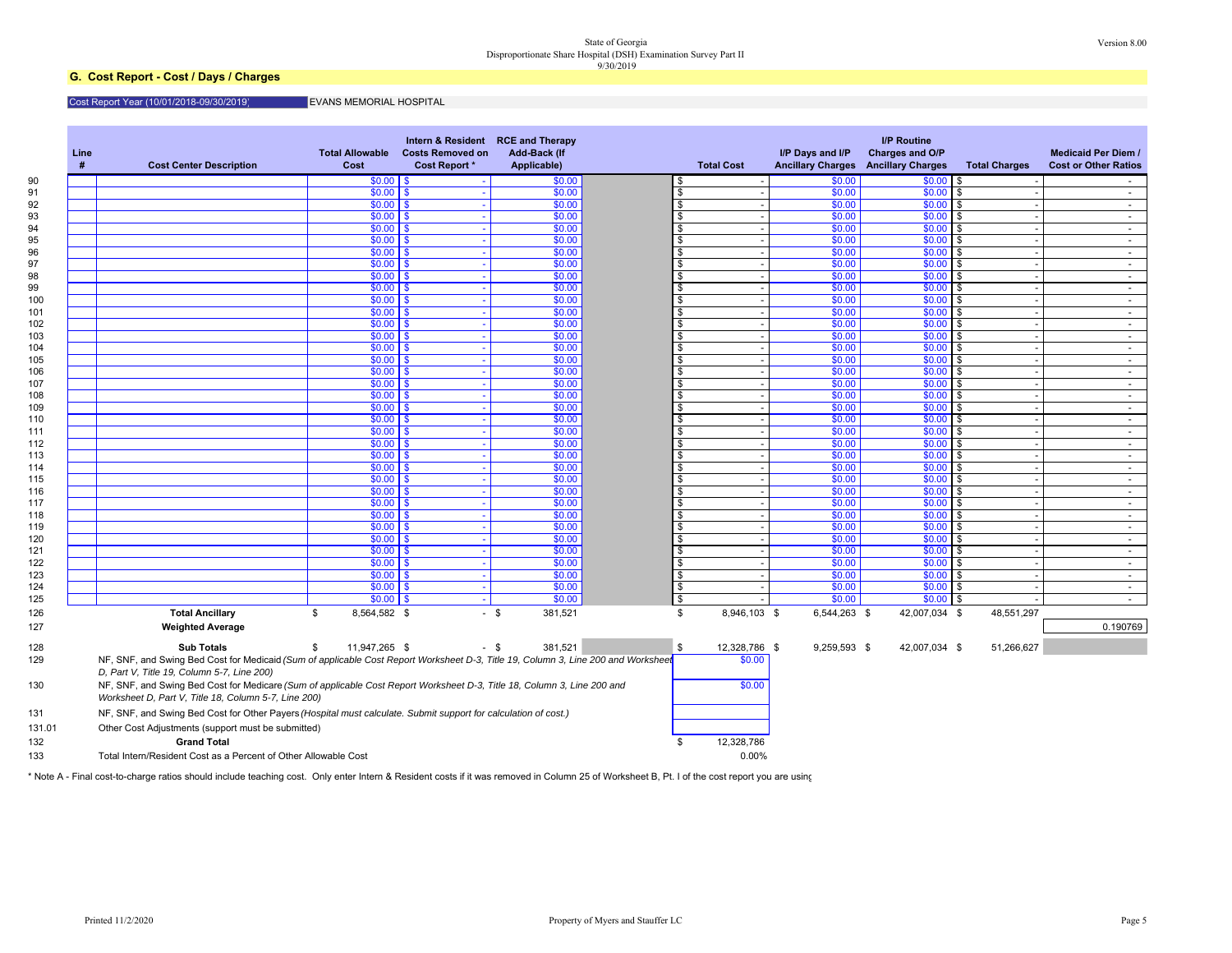## State of Georgia Version 8.00<br>Disproportionate Share Hospital (OSH) Examination Survey Part II<br>9/30/2019 Examination Survey Part II

#### **H. In-State Medicaid and All Uninsured Inpatient and Outpatient Hospital Data:**

Cost Report Year (10/01/2018-09/30/2019) EVANS MEMORIAL HOSPITAL

|                                         |               |                                                                               | <b>Medicaid Per</b>                                           | <b>Medicaid Cost to</b>                                            | In-State Medicaid FFS Primary   |                               | In-State Medicaid Managed Care Primary |                               |                               | In-State Medicare FFS Cross-Overs (with<br>In-State Other Medicaid Eligibles (Not<br>Medicaid Secondary)<br>Included Elsewhere) |                               |                               | Uninsured                                       |                                                 | <b>Total In-State Medicaid</b>    |                          | %<br>Survey                        |
|-----------------------------------------|---------------|-------------------------------------------------------------------------------|---------------------------------------------------------------|--------------------------------------------------------------------|---------------------------------|-------------------------------|----------------------------------------|-------------------------------|-------------------------------|---------------------------------------------------------------------------------------------------------------------------------|-------------------------------|-------------------------------|-------------------------------------------------|-------------------------------------------------|-----------------------------------|--------------------------|------------------------------------|
|                                         | Line#         | <b>Cost Center Description</b>                                                | <b>Diem Cost for</b><br><b>Routine Cost</b><br><b>Centers</b> | <b>Charge Ratio for</b><br><b>Ancillary Cost</b><br><b>Centers</b> | Inpatient                       | Outpatient                    | Inpatient                              | Outpatient                    | Inpatient                     | Outpatient                                                                                                                      | Inpatient                     | Outpatient                    | Inpatient<br>(See Exhibit A)                    | Outpatient<br>(See Exhibit A)                   | Inpatient                         | Outpatient               | to Cost<br>Report<br><b>Totals</b> |
|                                         |               |                                                                               | From Section G                                                | From Section G                                                     | From PS&R<br>Summary (Note A)   | From PS&R<br>Summary (Note A) | From PS&R<br>Summary (Note A)          | From PS&R<br>Summary (Note A) | From PS&R<br>Summary (Note A) | From PS&R<br>Summary (Note A)                                                                                                   | From PS&R<br>Summary (Note A) | From PS&R<br>Summary (Note A) | From Hospital's Own<br><b>Internal Analysis</b> | From Hospital's Own<br><b>Internal Analysis</b> |                                   |                          |                                    |
|                                         |               | <b>Routine Cost Centers (from Section G):</b>                                 |                                                               |                                                                    | Days                            |                               | Days                                   |                               | Days                          |                                                                                                                                 | Days                          |                               | Days                                            |                                                 | Days                              |                          |                                    |
|                                         |               | 03000 ADULTS & PEDIATRICS                                                     | 1,327.58<br>$\mathbf{s}$                                      |                                                                    | 200                             |                               | 12 <sup>2</sup>                        |                               | 570                           |                                                                                                                                 | 75                            |                               | 86                                              |                                                 | 857                               |                          | 40.82%                             |
| 3                                       |               | 03100 INTENSIVE CARE UNIT<br>03200 CORONARY CARE UNIT                         | $\sim$<br>$\sim 100$                                          |                                                                    |                                 |                               |                                        |                               |                               |                                                                                                                                 |                               |                               |                                                 |                                                 | $\sim$                            |                          |                                    |
| $\Delta$                                |               | 03300 BURN INTENSIVE CARE UNIT                                                | IS.<br>$\sim$ $-$                                             |                                                                    |                                 |                               |                                        |                               |                               |                                                                                                                                 |                               |                               |                                                 |                                                 | $\sim$                            |                          |                                    |
|                                         |               | 03400 SURGICAL INTENSIVE CARE UNIT                                            | $\sim$                                                        |                                                                    |                                 |                               |                                        |                               |                               |                                                                                                                                 |                               |                               |                                                 |                                                 | $\sim$                            |                          |                                    |
| 6                                       | 03500         | OTHER SPECIAL CARE UNIT<br>04000 SUBPROVIDER I                                | $\sim$<br>$\sim$                                              |                                                                    |                                 |                               |                                        |                               |                               |                                                                                                                                 |                               |                               |                                                 |                                                 | $\sim$<br>$\sim$                  |                          |                                    |
|                                         | 04100         | SUBPROVIDER II                                                                | $\sim$                                                        |                                                                    |                                 |                               |                                        |                               |                               |                                                                                                                                 |                               |                               |                                                 |                                                 | $\sim$                            |                          |                                    |
| -9                                      | 04300 NURSERY | 04200 OTHER SUBPROVIDER                                                       | $\sim$<br>$\sim$                                              |                                                                    |                                 |                               |                                        |                               |                               |                                                                                                                                 |                               |                               |                                                 |                                                 | $\sim$                            |                          |                                    |
| 10<br>11                                |               |                                                                               |                                                               |                                                                    |                                 |                               |                                        |                               |                               |                                                                                                                                 |                               |                               |                                                 |                                                 | $\sim$                            |                          |                                    |
| 12                                      |               |                                                                               | ١s<br>$\sim$ 100 $\mu$                                        |                                                                    |                                 |                               |                                        |                               |                               |                                                                                                                                 |                               |                               |                                                 |                                                 | $\sim$                            |                          |                                    |
| 13<br>14                                |               |                                                                               | $\sim$<br>$\sim$                                              |                                                                    |                                 |                               |                                        |                               |                               |                                                                                                                                 |                               |                               |                                                 |                                                 | $\sim$<br>$\sim$                  |                          |                                    |
| 15                                      |               |                                                                               |                                                               |                                                                    |                                 |                               |                                        |                               |                               |                                                                                                                                 |                               |                               |                                                 |                                                 |                                   |                          |                                    |
| 16                                      |               |                                                                               |                                                               |                                                                    |                                 |                               |                                        |                               |                               |                                                                                                                                 |                               |                               |                                                 |                                                 | $\sim$                            |                          |                                    |
| 17<br>18                                |               |                                                                               | l s<br>$\sim$                                                 | <b>Total Days</b>                                                  | 200                             |                               | 12                                     |                               | 570                           |                                                                                                                                 | 75                            |                               | 86                                              |                                                 | $\sim$<br>857                     |                          | 37.01%                             |
|                                         |               |                                                                               |                                                               |                                                                    |                                 |                               |                                        |                               |                               |                                                                                                                                 |                               |                               |                                                 |                                                 |                                   |                          |                                    |
| 19<br>20                                |               | Total Days per PS&R or Exhibit Detail<br>Unreconciled Days (Explain Variance) |                                                               |                                                                    | 200                             |                               | 12 <sup>°</sup>                        |                               | 570                           |                                                                                                                                 | 75                            |                               | 86                                              |                                                 |                                   |                          |                                    |
|                                         |               |                                                                               |                                                               |                                                                    |                                 |                               |                                        |                               |                               |                                                                                                                                 |                               |                               |                                                 |                                                 |                                   |                          |                                    |
| 21                                      |               |                                                                               |                                                               |                                                                    | <b>Routine Charges</b>          |                               | <b>Routine Charges</b>                 |                               | <b>Routine Charges</b>        |                                                                                                                                 | <b>Routine Charges</b>        |                               | <b>Routine Charges</b>                          |                                                 | <b>Routine Charges</b><br>947,437 |                          |                                    |
| 21.01                                   |               | Routine Charges<br>Calculated Routine Charge Per Diem                         |                                                               |                                                                    | l s<br>162,765<br>813.83<br>-S. |                               | 14,826<br>1,235.50                     |                               | 691,041<br>1.212.35<br>s.     |                                                                                                                                 | 78,805<br>1,050.73            |                               | 113,064<br>1.314.70<br>s.                       |                                                 | 1,105.53                          |                          | 39.06%                             |
|                                         |               | Ancillary Cost Centers (from W/S C) (from Section G):                         |                                                               |                                                                    | <b>Ancillary Charges</b>        | <b>Ancillary Charges</b>      | <b>Ancillary Charges</b>               | <b>Ancillary Charges</b>      | <b>Ancillary Charges</b>      | <b>Ancillary Charges</b>                                                                                                        | <b>Ancillary Charges</b>      | <b>Ancillary Charges</b>      | <b>Ancillary Charges</b>                        | <b>Ancillary Charges</b>                        | <b>Ancillary Charges</b>          | <b>Ancillary Charges</b> |                                    |
| 22                                      |               | 09200 Observation (Non-Distinct)                                              |                                                               | 0.178172                                                           | 10,176                          | 65,912                        | 4,705                                  | 107,769                       | 62,350                        | 158,793                                                                                                                         | 17,118                        | 101,337                       | 17,452                                          | 85,236                                          | 94,349                            | 433,811                  | 35.57%                             |
| 23<br>24                                |               | 5000 OPERATING ROOM<br>5400 RADIOLOGY-DIAGNOSTIC                              |                                                               | 0.176717<br>0.087196                                               | 400<br>120,254                  | 90,786<br>517,492             | 28,370                                 | 57,580<br>915,192             | 4,943<br>397,838              | 234,598<br>853,983                                                                                                              | 23,468                        | 303,958<br>827,582            | 104,556                                         | 109,278<br>1,051,131                            | 5,343<br>569,930                  | 686,922<br>3,114,249     | 12.43%<br>30.81%                   |
| 25                                      |               | 6000 LABORATORY                                                               |                                                               | 0.141670                                                           | 251,362                         | 319,265                       | 19,569                                 | 455.391                       | 745.892                       | 447,170                                                                                                                         | 52,714                        | 310.496                       | 205.952                                         | 486.122                                         | 1.069.537                         | 1.532.322                | 41.54%                             |
| 26                                      |               | 6500 RESPIRATORY THERAPY                                                      |                                                               | 0.655575                                                           | 13,929                          | 25,812                        | 273                                    | 15,576                        | 82,355                        | 46,426                                                                                                                          | 6,588                         | 39,519                        | 13,999                                          | 12,478                                          | 103,145                           | 127,333                  | 25.97%                             |
| 27<br>28                                |               | 6600 PHYSICAL THERAPY<br>6900 ELECTROCARDIOLOGY                               |                                                               | 0.507924<br>0.077980                                               | 897<br>19,598                   | 47,264<br>30,592              | $\sim$<br>3,346                        | 47,106<br>40,282              | 9,892<br>67,876               | 28,031<br>97,157                                                                                                                | 299<br>6,931                  | 43,657<br>65,971              | $\sim$<br>22,466                                | 29,809<br>57,722                                | 11,088<br>97,751                  | 166,058<br>234,002       | 18.13%<br>25.08%                   |
| 29                                      |               | 7100 MEDICAL SUPPLIES CHARGED TO PATIENT                                      |                                                               | 0.179073                                                           | 77.379                          | 74,317                        | 4,316                                  | 68,599                        | 225,235                       | 118,671                                                                                                                         | 19.694                        | 89,177                        | 51.657                                          | 115,704                                         | 326.624                           | 350,764                  | 32.43%                             |
| 30                                      |               | 7300 DRUGS CHARGED TO PATIENTS                                                |                                                               | 0.231230                                                           | 133.226                         | 83.140                        | 13.217                                 | 119,567                       | 430.391                       | 96,306                                                                                                                          | 50.197                        | 81.989                        | 97.953                                          | 172.234                                         | 627.031                           | 381.002                  | 39.95%                             |
| 31<br>32                                |               | 9100 EMERGENCY                                                                |                                                               | 0.386689<br>$\sim$                                                 | 67,137                          | 438,547                       | 8,397                                  | 1,360,151                     | 171,949                       | 365,269                                                                                                                         | 15,314                        | 292,458                       | 67,787                                          | 1,262,831                                       | 262,797                           | 2,456,425                | 56.93%                             |
| 33                                      |               |                                                                               |                                                               | $\sim$ $-$                                                         |                                 |                               |                                        |                               |                               |                                                                                                                                 |                               |                               |                                                 |                                                 |                                   |                          |                                    |
| 34<br>35                                |               |                                                                               |                                                               | $\sim$<br>$\sim$                                                   |                                 |                               |                                        |                               |                               |                                                                                                                                 |                               |                               |                                                 |                                                 |                                   |                          |                                    |
| 36                                      |               |                                                                               |                                                               | $\sim$                                                             |                                 |                               |                                        |                               |                               |                                                                                                                                 |                               |                               |                                                 |                                                 |                                   |                          |                                    |
| 37                                      |               |                                                                               |                                                               | $\sim$                                                             |                                 |                               |                                        |                               |                               |                                                                                                                                 |                               |                               |                                                 |                                                 |                                   |                          |                                    |
| 38<br>39                                |               |                                                                               |                                                               | $\sim$<br>$\sim$                                                   |                                 |                               |                                        |                               |                               |                                                                                                                                 |                               |                               |                                                 |                                                 |                                   |                          |                                    |
| 40                                      |               |                                                                               |                                                               | $\sim$                                                             |                                 |                               |                                        |                               |                               |                                                                                                                                 |                               |                               |                                                 |                                                 |                                   |                          |                                    |
| 41<br>42                                |               |                                                                               |                                                               | $\sim$<br>$\sim$                                                   |                                 |                               |                                        |                               |                               |                                                                                                                                 |                               |                               |                                                 |                                                 |                                   |                          |                                    |
| 43                                      |               |                                                                               |                                                               | $\sim$                                                             |                                 |                               |                                        |                               |                               |                                                                                                                                 |                               |                               |                                                 |                                                 |                                   |                          |                                    |
| 44                                      |               |                                                                               |                                                               | $\sim$                                                             |                                 |                               |                                        |                               |                               |                                                                                                                                 |                               |                               |                                                 |                                                 |                                   |                          |                                    |
| 45<br>46                                |               |                                                                               |                                                               | $\sim$                                                             |                                 |                               |                                        |                               |                               |                                                                                                                                 |                               |                               |                                                 |                                                 |                                   |                          |                                    |
| 47                                      |               |                                                                               |                                                               | $\sim$                                                             |                                 |                               |                                        |                               |                               |                                                                                                                                 |                               |                               |                                                 |                                                 |                                   |                          |                                    |
| 48                                      |               |                                                                               |                                                               | $\sim$                                                             |                                 |                               |                                        |                               |                               |                                                                                                                                 |                               |                               |                                                 |                                                 |                                   |                          |                                    |
| $\begin{array}{c} 49 \\ 50 \end{array}$ |               |                                                                               |                                                               | $\sim$                                                             |                                 |                               |                                        |                               |                               |                                                                                                                                 |                               |                               |                                                 |                                                 |                                   |                          |                                    |
| ${\bf 51}$                              |               |                                                                               |                                                               | $\sim$                                                             |                                 |                               |                                        |                               |                               |                                                                                                                                 |                               |                               |                                                 |                                                 |                                   |                          |                                    |
| 52<br>53                                |               |                                                                               |                                                               | $\sim$                                                             |                                 |                               |                                        |                               |                               |                                                                                                                                 |                               |                               |                                                 |                                                 |                                   |                          |                                    |
| 54                                      |               |                                                                               |                                                               | $\sim$<br>$\sim$                                                   |                                 |                               |                                        |                               |                               |                                                                                                                                 |                               |                               |                                                 |                                                 |                                   |                          |                                    |
| 55                                      |               |                                                                               |                                                               |                                                                    |                                 |                               |                                        |                               |                               |                                                                                                                                 |                               |                               |                                                 |                                                 |                                   |                          |                                    |
| 56<br>57                                |               |                                                                               |                                                               | $\sim$<br>$\sim$                                                   |                                 |                               |                                        |                               |                               |                                                                                                                                 |                               |                               |                                                 |                                                 |                                   |                          |                                    |
| 58                                      |               |                                                                               |                                                               | $\sim$                                                             |                                 |                               |                                        |                               |                               |                                                                                                                                 |                               |                               |                                                 |                                                 |                                   |                          |                                    |
| 59<br>60                                |               |                                                                               |                                                               | $\sim$                                                             |                                 |                               |                                        |                               |                               |                                                                                                                                 |                               |                               |                                                 |                                                 |                                   |                          |                                    |
|                                         |               |                                                                               |                                                               |                                                                    |                                 |                               |                                        |                               |                               |                                                                                                                                 |                               |                               |                                                 |                                                 |                                   |                          |                                    |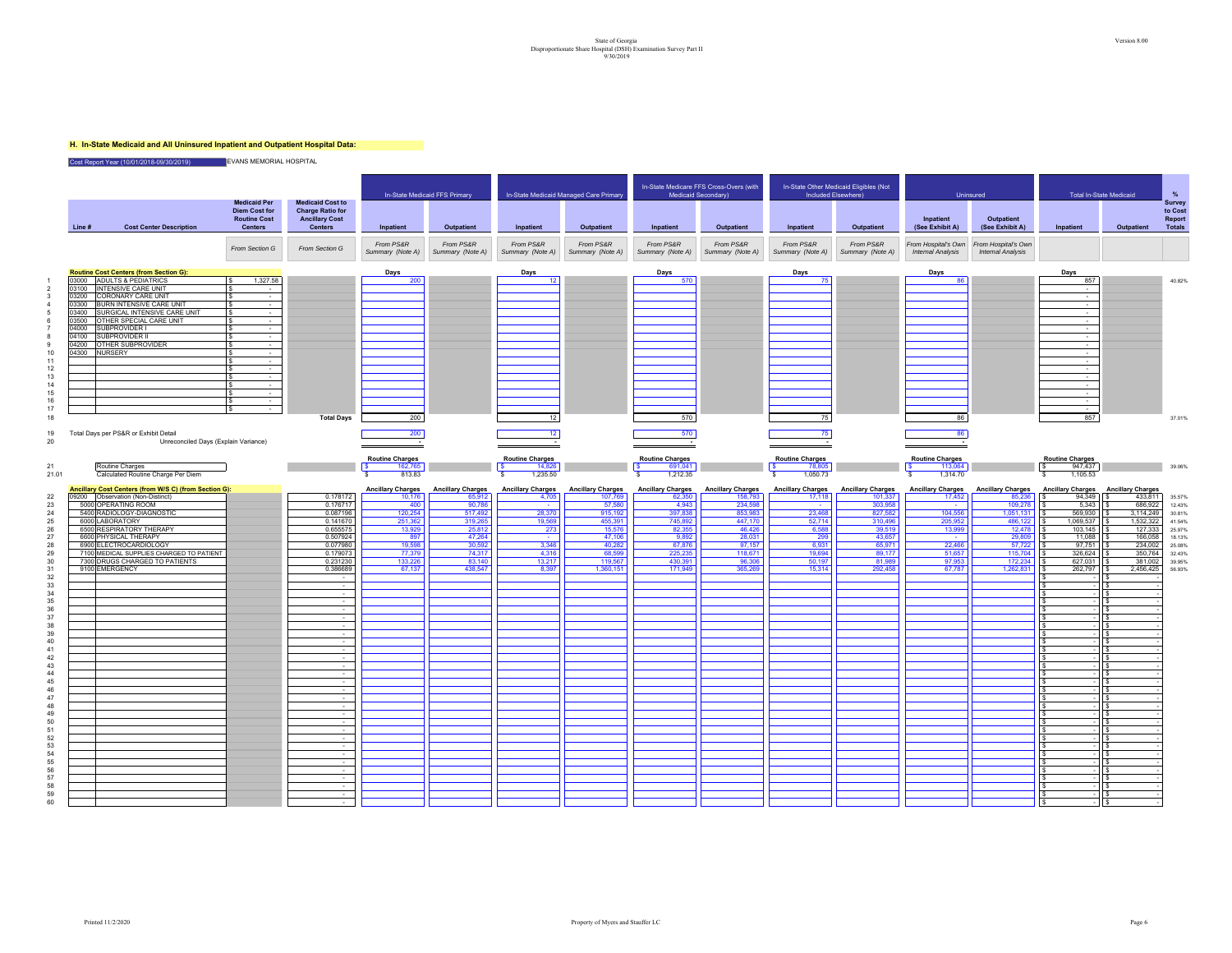## State of Georgia Version 8.00<br>Disproportionate Share Hospital (OSH) Examination Survey Part II<br>9/30/2019 Examination Survey Part II

#### **H. In-State Medicaid and All Uninsured Inpatient and Outpatient Hospital Data:**

Cost Report Year (10/01/2018-09/30/2019) EVANS MEMORIAL HOSPITAL

| 61<br>- IS<br>$\sim$<br>$\sim$<br>62<br>$\sqrt{3}$<br>$\sim$<br>l S<br>$\overline{\phantom{a}}$<br>63<br>$\sim$ $\sim$<br>$\overline{a}$<br>l S<br>l S<br>$64$<br>$65$<br>$66$<br>$67$<br>$\sim 10^{-1}$<br>$\sim$ 1<br>l s<br>١s<br>$\sim 10^{-1}$<br>$\overline{a}$<br>l S<br>$\sim 10^{-1}$<br>l \$<br><b>IS</b><br>l s<br><b>Contract</b><br>68<br>69<br>70<br>$\sim 10^{-1}$<br>١s<br>١s<br>$\overline{\phantom{a}}$<br>$\sim$<br>l S<br>$-115$<br>$\sim 10^{-11}$<br>$-115$<br>s.<br>$\overline{\phantom{a}}$<br>71<br>$\sim$<br>$\frac{72}{73}$<br>l S<br>l s<br>$\sim$<br>$\sim$<br>$\sim$<br>$\sqrt{s}$<br>l S<br>$\overline{\phantom{0}}$<br>74<br>$\sim 10^{-1}$<br>$-11s$<br>$75$<br>$76$<br>$77$<br>$\sim 10^{-1}$<br><b>S</b><br>$-11s$<br>$\sim$<br>$\sqrt{s}$<br>$ \frac{1}{3}$<br>$\sim$<br>$\mathbf{s}$<br>78<br>$\overline{\phantom{a}}$<br>$\mathbf{s}$<br>- IS<br>79<br>$\sim$<br>$\mathbf{s}$<br>$-11s$<br>80<br>81<br>82<br>83<br>84<br>85<br>86<br>87<br>$\sim$<br>l s<br>$\overline{a}$<br>$\sqrt{s}$<br>$\sim$<br>Ξ<br>l s<br>s.<br>÷<br>'S<br>l s<br>$\overline{\phantom{a}}$<br>l S<br>-S<br>$\overline{a}$<br>$\sim 10^{-1}$<br>$\overline{z}$<br>l s<br>- S<br>$\sim 10^{-1}$<br>$\overline{z}$<br><b>IS</b><br>l S<br>$\sim 10^{-1}$<br><b>S</b><br>$ \vert$ s<br>$\sim$<br>$-11s$<br>l S<br>88<br>$\sim$<br>$\mathbf{s}$<br>$-115$<br>$\begin{array}{c} 89 \\ 90 \end{array}$<br>$\sim$<br>$\sim$ 1<br>١s<br>$\sim 10^{-11}$<br>$-11s$<br>s.<br>91<br>$\sim$<br>÷<br>l s<br>-S.<br>92<br>$\sim 10^{-11}$<br>l S<br>l S<br>$\sim$<br>$93$<br>$94$<br>$95$<br>$96$<br>$97$<br>$98$<br>$\sim 10^{-11}$<br>$\overline{a}$<br>-S<br>ΙS<br>$\sim$ $-$<br>$\overline{z}$<br>$\sqrt{ }$<br>$\sim 100$<br>l \$<br>$-11s$<br>$\sim$<br>-S<br><b>IS</b><br>l S<br>$\sqrt{s}$<br>$\sim$ 100 $\mu$<br>$\sim$<br>$\mathbf{s}$<br>$\sqrt{s}$<br>÷<br>99<br>$-15$<br>l S<br>$\sim 10^{-1}$<br>100<br>$\overline{\phantom{a}}$<br>l S<br><b>S</b><br>$\overline{\phantom{a}}$<br>$\frac{101}{102}$<br>$\sim$<br>s<br>s<br>$\sim$<br>$\mathbf{s}$<br>l s<br>$\sim$<br>103<br>$\sim$<br>$\sqrt{s}$<br>l S<br>$\overline{\phantom{0}}$<br>104<br>$\sim 10^{-1}$<br>$\overline{z}$<br>١s<br>$105$<br>$106$<br>$107$<br>$\sim 10^{-1}$<br>$\overline{a}$<br>l S<br>$\sqrt{ }$<br>$\sim 10^{-1}$<br><b>S</b><br>$-11s$<br>$\sim$<br>$\mathbf{s}$<br>$-11s$<br>108<br>$\sim$<br>'S<br>$-15$<br>109<br>$\sim$<br>$-11s$<br>110<br>$-1$ 5<br>$\sim$<br>l \$<br>111<br>$\sim$<br><b>S</b><br>÷<br>ls.<br>112<br>$\sim 10^{-1}$<br>$\mathbf{s}$<br>$\sqrt{s}$<br>$\sim$<br>113<br>$\sim 10^{-11}$<br>$\overline{z}$<br>l s<br>114<br>$\sim$<br>l S<br>$-11s$<br>115<br>$\sim 10^{-1}$<br>$-11s$<br>l \$<br>116<br>$\sim 10^{-1}$<br><b>S</b><br>$\sqrt{s}$<br>$\overline{\phantom{0}}$<br>117<br>l s<br>$\sqrt{s}$<br>$\sim$ 100 $\mu$<br>118<br>$\sim 10^{-11}$<br>١s<br>119<br>$\sim 10^{-1}$<br>$-115$<br>I S<br>120<br>$\sim$<br>÷<br>l s<br>-S<br>121<br>J.<br>-S<br>$\frac{122}{123}$<br>$\sim$<br>$\sim 10^{-11}$<br>$\sim$<br>١s<br>IS.<br>124<br>$\sim$ $-$<br>l S<br>$\overline{z}$<br><b>IS</b><br>$\begin{array}{c} 125 \\ 126 \\ 127 \end{array}$<br>$\sim 10^{-1}$<br><b>S</b><br>$-11s$ |  | In-State Medicaid FFS Primary | In-State Medicaid Managed Care Primary | In-State Medicare FFS Cross-Overs (with<br>Medicaid Secondary) |  | In-State Other Medicaid Eligibles (Not<br>Included Elsewhere) |  | Uninsured |  | Total In-State Medicaid | $\%$ |
|------------------------------------------------------------------------------------------------------------------------------------------------------------------------------------------------------------------------------------------------------------------------------------------------------------------------------------------------------------------------------------------------------------------------------------------------------------------------------------------------------------------------------------------------------------------------------------------------------------------------------------------------------------------------------------------------------------------------------------------------------------------------------------------------------------------------------------------------------------------------------------------------------------------------------------------------------------------------------------------------------------------------------------------------------------------------------------------------------------------------------------------------------------------------------------------------------------------------------------------------------------------------------------------------------------------------------------------------------------------------------------------------------------------------------------------------------------------------------------------------------------------------------------------------------------------------------------------------------------------------------------------------------------------------------------------------------------------------------------------------------------------------------------------------------------------------------------------------------------------------------------------------------------------------------------------------------------------------------------------------------------------------------------------------------------------------------------------------------------------------------------------------------------------------------------------------------------------------------------------------------------------------------------------------------------------------------------------------------------------------------------------------------------------------------------------------------------------------------------------------------------------------------------------------------------------------------------------------------------------------------------------------------------------------------------------------------------------------------------------------------------------------------------------------------------------------------------------------------------------------------------------------------------------------------------------------------------------------------------------------------------------------------------------------------------------------------------------------------------------------------------------------------------------------------------------------------------|--|-------------------------------|----------------------------------------|----------------------------------------------------------------|--|---------------------------------------------------------------|--|-----------|--|-------------------------|------|
|                                                                                                                                                                                                                                                                                                                                                                                                                                                                                                                                                                                                                                                                                                                                                                                                                                                                                                                                                                                                                                                                                                                                                                                                                                                                                                                                                                                                                                                                                                                                                                                                                                                                                                                                                                                                                                                                                                                                                                                                                                                                                                                                                                                                                                                                                                                                                                                                                                                                                                                                                                                                                                                                                                                                                                                                                                                                                                                                                                                                                                                                                                                                                                                                            |  |                               |                                        |                                                                |  |                                                               |  |           |  |                         |      |
|                                                                                                                                                                                                                                                                                                                                                                                                                                                                                                                                                                                                                                                                                                                                                                                                                                                                                                                                                                                                                                                                                                                                                                                                                                                                                                                                                                                                                                                                                                                                                                                                                                                                                                                                                                                                                                                                                                                                                                                                                                                                                                                                                                                                                                                                                                                                                                                                                                                                                                                                                                                                                                                                                                                                                                                                                                                                                                                                                                                                                                                                                                                                                                                                            |  |                               |                                        |                                                                |  |                                                               |  |           |  |                         |      |
|                                                                                                                                                                                                                                                                                                                                                                                                                                                                                                                                                                                                                                                                                                                                                                                                                                                                                                                                                                                                                                                                                                                                                                                                                                                                                                                                                                                                                                                                                                                                                                                                                                                                                                                                                                                                                                                                                                                                                                                                                                                                                                                                                                                                                                                                                                                                                                                                                                                                                                                                                                                                                                                                                                                                                                                                                                                                                                                                                                                                                                                                                                                                                                                                            |  |                               |                                        |                                                                |  |                                                               |  |           |  |                         |      |
|                                                                                                                                                                                                                                                                                                                                                                                                                                                                                                                                                                                                                                                                                                                                                                                                                                                                                                                                                                                                                                                                                                                                                                                                                                                                                                                                                                                                                                                                                                                                                                                                                                                                                                                                                                                                                                                                                                                                                                                                                                                                                                                                                                                                                                                                                                                                                                                                                                                                                                                                                                                                                                                                                                                                                                                                                                                                                                                                                                                                                                                                                                                                                                                                            |  |                               |                                        |                                                                |  |                                                               |  |           |  |                         |      |
|                                                                                                                                                                                                                                                                                                                                                                                                                                                                                                                                                                                                                                                                                                                                                                                                                                                                                                                                                                                                                                                                                                                                                                                                                                                                                                                                                                                                                                                                                                                                                                                                                                                                                                                                                                                                                                                                                                                                                                                                                                                                                                                                                                                                                                                                                                                                                                                                                                                                                                                                                                                                                                                                                                                                                                                                                                                                                                                                                                                                                                                                                                                                                                                                            |  |                               |                                        |                                                                |  |                                                               |  |           |  |                         |      |
|                                                                                                                                                                                                                                                                                                                                                                                                                                                                                                                                                                                                                                                                                                                                                                                                                                                                                                                                                                                                                                                                                                                                                                                                                                                                                                                                                                                                                                                                                                                                                                                                                                                                                                                                                                                                                                                                                                                                                                                                                                                                                                                                                                                                                                                                                                                                                                                                                                                                                                                                                                                                                                                                                                                                                                                                                                                                                                                                                                                                                                                                                                                                                                                                            |  |                               |                                        |                                                                |  |                                                               |  |           |  |                         |      |
|                                                                                                                                                                                                                                                                                                                                                                                                                                                                                                                                                                                                                                                                                                                                                                                                                                                                                                                                                                                                                                                                                                                                                                                                                                                                                                                                                                                                                                                                                                                                                                                                                                                                                                                                                                                                                                                                                                                                                                                                                                                                                                                                                                                                                                                                                                                                                                                                                                                                                                                                                                                                                                                                                                                                                                                                                                                                                                                                                                                                                                                                                                                                                                                                            |  |                               |                                        |                                                                |  |                                                               |  |           |  |                         |      |
|                                                                                                                                                                                                                                                                                                                                                                                                                                                                                                                                                                                                                                                                                                                                                                                                                                                                                                                                                                                                                                                                                                                                                                                                                                                                                                                                                                                                                                                                                                                                                                                                                                                                                                                                                                                                                                                                                                                                                                                                                                                                                                                                                                                                                                                                                                                                                                                                                                                                                                                                                                                                                                                                                                                                                                                                                                                                                                                                                                                                                                                                                                                                                                                                            |  |                               |                                        |                                                                |  |                                                               |  |           |  |                         |      |
|                                                                                                                                                                                                                                                                                                                                                                                                                                                                                                                                                                                                                                                                                                                                                                                                                                                                                                                                                                                                                                                                                                                                                                                                                                                                                                                                                                                                                                                                                                                                                                                                                                                                                                                                                                                                                                                                                                                                                                                                                                                                                                                                                                                                                                                                                                                                                                                                                                                                                                                                                                                                                                                                                                                                                                                                                                                                                                                                                                                                                                                                                                                                                                                                            |  |                               |                                        |                                                                |  |                                                               |  |           |  |                         |      |
|                                                                                                                                                                                                                                                                                                                                                                                                                                                                                                                                                                                                                                                                                                                                                                                                                                                                                                                                                                                                                                                                                                                                                                                                                                                                                                                                                                                                                                                                                                                                                                                                                                                                                                                                                                                                                                                                                                                                                                                                                                                                                                                                                                                                                                                                                                                                                                                                                                                                                                                                                                                                                                                                                                                                                                                                                                                                                                                                                                                                                                                                                                                                                                                                            |  |                               |                                        |                                                                |  |                                                               |  |           |  |                         |      |
|                                                                                                                                                                                                                                                                                                                                                                                                                                                                                                                                                                                                                                                                                                                                                                                                                                                                                                                                                                                                                                                                                                                                                                                                                                                                                                                                                                                                                                                                                                                                                                                                                                                                                                                                                                                                                                                                                                                                                                                                                                                                                                                                                                                                                                                                                                                                                                                                                                                                                                                                                                                                                                                                                                                                                                                                                                                                                                                                                                                                                                                                                                                                                                                                            |  |                               |                                        |                                                                |  |                                                               |  |           |  |                         |      |
|                                                                                                                                                                                                                                                                                                                                                                                                                                                                                                                                                                                                                                                                                                                                                                                                                                                                                                                                                                                                                                                                                                                                                                                                                                                                                                                                                                                                                                                                                                                                                                                                                                                                                                                                                                                                                                                                                                                                                                                                                                                                                                                                                                                                                                                                                                                                                                                                                                                                                                                                                                                                                                                                                                                                                                                                                                                                                                                                                                                                                                                                                                                                                                                                            |  |                               |                                        |                                                                |  |                                                               |  |           |  |                         |      |
|                                                                                                                                                                                                                                                                                                                                                                                                                                                                                                                                                                                                                                                                                                                                                                                                                                                                                                                                                                                                                                                                                                                                                                                                                                                                                                                                                                                                                                                                                                                                                                                                                                                                                                                                                                                                                                                                                                                                                                                                                                                                                                                                                                                                                                                                                                                                                                                                                                                                                                                                                                                                                                                                                                                                                                                                                                                                                                                                                                                                                                                                                                                                                                                                            |  |                               |                                        |                                                                |  |                                                               |  |           |  |                         |      |
|                                                                                                                                                                                                                                                                                                                                                                                                                                                                                                                                                                                                                                                                                                                                                                                                                                                                                                                                                                                                                                                                                                                                                                                                                                                                                                                                                                                                                                                                                                                                                                                                                                                                                                                                                                                                                                                                                                                                                                                                                                                                                                                                                                                                                                                                                                                                                                                                                                                                                                                                                                                                                                                                                                                                                                                                                                                                                                                                                                                                                                                                                                                                                                                                            |  |                               |                                        |                                                                |  |                                                               |  |           |  |                         |      |
|                                                                                                                                                                                                                                                                                                                                                                                                                                                                                                                                                                                                                                                                                                                                                                                                                                                                                                                                                                                                                                                                                                                                                                                                                                                                                                                                                                                                                                                                                                                                                                                                                                                                                                                                                                                                                                                                                                                                                                                                                                                                                                                                                                                                                                                                                                                                                                                                                                                                                                                                                                                                                                                                                                                                                                                                                                                                                                                                                                                                                                                                                                                                                                                                            |  |                               |                                        |                                                                |  |                                                               |  |           |  |                         |      |
|                                                                                                                                                                                                                                                                                                                                                                                                                                                                                                                                                                                                                                                                                                                                                                                                                                                                                                                                                                                                                                                                                                                                                                                                                                                                                                                                                                                                                                                                                                                                                                                                                                                                                                                                                                                                                                                                                                                                                                                                                                                                                                                                                                                                                                                                                                                                                                                                                                                                                                                                                                                                                                                                                                                                                                                                                                                                                                                                                                                                                                                                                                                                                                                                            |  |                               |                                        |                                                                |  |                                                               |  |           |  |                         |      |
|                                                                                                                                                                                                                                                                                                                                                                                                                                                                                                                                                                                                                                                                                                                                                                                                                                                                                                                                                                                                                                                                                                                                                                                                                                                                                                                                                                                                                                                                                                                                                                                                                                                                                                                                                                                                                                                                                                                                                                                                                                                                                                                                                                                                                                                                                                                                                                                                                                                                                                                                                                                                                                                                                                                                                                                                                                                                                                                                                                                                                                                                                                                                                                                                            |  |                               |                                        |                                                                |  |                                                               |  |           |  |                         |      |
|                                                                                                                                                                                                                                                                                                                                                                                                                                                                                                                                                                                                                                                                                                                                                                                                                                                                                                                                                                                                                                                                                                                                                                                                                                                                                                                                                                                                                                                                                                                                                                                                                                                                                                                                                                                                                                                                                                                                                                                                                                                                                                                                                                                                                                                                                                                                                                                                                                                                                                                                                                                                                                                                                                                                                                                                                                                                                                                                                                                                                                                                                                                                                                                                            |  |                               |                                        |                                                                |  |                                                               |  |           |  |                         |      |
|                                                                                                                                                                                                                                                                                                                                                                                                                                                                                                                                                                                                                                                                                                                                                                                                                                                                                                                                                                                                                                                                                                                                                                                                                                                                                                                                                                                                                                                                                                                                                                                                                                                                                                                                                                                                                                                                                                                                                                                                                                                                                                                                                                                                                                                                                                                                                                                                                                                                                                                                                                                                                                                                                                                                                                                                                                                                                                                                                                                                                                                                                                                                                                                                            |  |                               |                                        |                                                                |  |                                                               |  |           |  |                         |      |
|                                                                                                                                                                                                                                                                                                                                                                                                                                                                                                                                                                                                                                                                                                                                                                                                                                                                                                                                                                                                                                                                                                                                                                                                                                                                                                                                                                                                                                                                                                                                                                                                                                                                                                                                                                                                                                                                                                                                                                                                                                                                                                                                                                                                                                                                                                                                                                                                                                                                                                                                                                                                                                                                                                                                                                                                                                                                                                                                                                                                                                                                                                                                                                                                            |  |                               |                                        |                                                                |  |                                                               |  |           |  |                         |      |
|                                                                                                                                                                                                                                                                                                                                                                                                                                                                                                                                                                                                                                                                                                                                                                                                                                                                                                                                                                                                                                                                                                                                                                                                                                                                                                                                                                                                                                                                                                                                                                                                                                                                                                                                                                                                                                                                                                                                                                                                                                                                                                                                                                                                                                                                                                                                                                                                                                                                                                                                                                                                                                                                                                                                                                                                                                                                                                                                                                                                                                                                                                                                                                                                            |  |                               |                                        |                                                                |  |                                                               |  |           |  |                         |      |
|                                                                                                                                                                                                                                                                                                                                                                                                                                                                                                                                                                                                                                                                                                                                                                                                                                                                                                                                                                                                                                                                                                                                                                                                                                                                                                                                                                                                                                                                                                                                                                                                                                                                                                                                                                                                                                                                                                                                                                                                                                                                                                                                                                                                                                                                                                                                                                                                                                                                                                                                                                                                                                                                                                                                                                                                                                                                                                                                                                                                                                                                                                                                                                                                            |  |                               |                                        |                                                                |  |                                                               |  |           |  |                         |      |
|                                                                                                                                                                                                                                                                                                                                                                                                                                                                                                                                                                                                                                                                                                                                                                                                                                                                                                                                                                                                                                                                                                                                                                                                                                                                                                                                                                                                                                                                                                                                                                                                                                                                                                                                                                                                                                                                                                                                                                                                                                                                                                                                                                                                                                                                                                                                                                                                                                                                                                                                                                                                                                                                                                                                                                                                                                                                                                                                                                                                                                                                                                                                                                                                            |  |                               |                                        |                                                                |  |                                                               |  |           |  |                         |      |
|                                                                                                                                                                                                                                                                                                                                                                                                                                                                                                                                                                                                                                                                                                                                                                                                                                                                                                                                                                                                                                                                                                                                                                                                                                                                                                                                                                                                                                                                                                                                                                                                                                                                                                                                                                                                                                                                                                                                                                                                                                                                                                                                                                                                                                                                                                                                                                                                                                                                                                                                                                                                                                                                                                                                                                                                                                                                                                                                                                                                                                                                                                                                                                                                            |  |                               |                                        |                                                                |  |                                                               |  |           |  |                         |      |
|                                                                                                                                                                                                                                                                                                                                                                                                                                                                                                                                                                                                                                                                                                                                                                                                                                                                                                                                                                                                                                                                                                                                                                                                                                                                                                                                                                                                                                                                                                                                                                                                                                                                                                                                                                                                                                                                                                                                                                                                                                                                                                                                                                                                                                                                                                                                                                                                                                                                                                                                                                                                                                                                                                                                                                                                                                                                                                                                                                                                                                                                                                                                                                                                            |  |                               |                                        |                                                                |  |                                                               |  |           |  |                         |      |
|                                                                                                                                                                                                                                                                                                                                                                                                                                                                                                                                                                                                                                                                                                                                                                                                                                                                                                                                                                                                                                                                                                                                                                                                                                                                                                                                                                                                                                                                                                                                                                                                                                                                                                                                                                                                                                                                                                                                                                                                                                                                                                                                                                                                                                                                                                                                                                                                                                                                                                                                                                                                                                                                                                                                                                                                                                                                                                                                                                                                                                                                                                                                                                                                            |  |                               |                                        |                                                                |  |                                                               |  |           |  |                         |      |
|                                                                                                                                                                                                                                                                                                                                                                                                                                                                                                                                                                                                                                                                                                                                                                                                                                                                                                                                                                                                                                                                                                                                                                                                                                                                                                                                                                                                                                                                                                                                                                                                                                                                                                                                                                                                                                                                                                                                                                                                                                                                                                                                                                                                                                                                                                                                                                                                                                                                                                                                                                                                                                                                                                                                                                                                                                                                                                                                                                                                                                                                                                                                                                                                            |  |                               |                                        |                                                                |  |                                                               |  |           |  |                         |      |
|                                                                                                                                                                                                                                                                                                                                                                                                                                                                                                                                                                                                                                                                                                                                                                                                                                                                                                                                                                                                                                                                                                                                                                                                                                                                                                                                                                                                                                                                                                                                                                                                                                                                                                                                                                                                                                                                                                                                                                                                                                                                                                                                                                                                                                                                                                                                                                                                                                                                                                                                                                                                                                                                                                                                                                                                                                                                                                                                                                                                                                                                                                                                                                                                            |  |                               |                                        |                                                                |  |                                                               |  |           |  |                         |      |
|                                                                                                                                                                                                                                                                                                                                                                                                                                                                                                                                                                                                                                                                                                                                                                                                                                                                                                                                                                                                                                                                                                                                                                                                                                                                                                                                                                                                                                                                                                                                                                                                                                                                                                                                                                                                                                                                                                                                                                                                                                                                                                                                                                                                                                                                                                                                                                                                                                                                                                                                                                                                                                                                                                                                                                                                                                                                                                                                                                                                                                                                                                                                                                                                            |  |                               |                                        |                                                                |  |                                                               |  |           |  |                         |      |
|                                                                                                                                                                                                                                                                                                                                                                                                                                                                                                                                                                                                                                                                                                                                                                                                                                                                                                                                                                                                                                                                                                                                                                                                                                                                                                                                                                                                                                                                                                                                                                                                                                                                                                                                                                                                                                                                                                                                                                                                                                                                                                                                                                                                                                                                                                                                                                                                                                                                                                                                                                                                                                                                                                                                                                                                                                                                                                                                                                                                                                                                                                                                                                                                            |  |                               |                                        |                                                                |  |                                                               |  |           |  |                         |      |
|                                                                                                                                                                                                                                                                                                                                                                                                                                                                                                                                                                                                                                                                                                                                                                                                                                                                                                                                                                                                                                                                                                                                                                                                                                                                                                                                                                                                                                                                                                                                                                                                                                                                                                                                                                                                                                                                                                                                                                                                                                                                                                                                                                                                                                                                                                                                                                                                                                                                                                                                                                                                                                                                                                                                                                                                                                                                                                                                                                                                                                                                                                                                                                                                            |  |                               |                                        |                                                                |  |                                                               |  |           |  |                         |      |
|                                                                                                                                                                                                                                                                                                                                                                                                                                                                                                                                                                                                                                                                                                                                                                                                                                                                                                                                                                                                                                                                                                                                                                                                                                                                                                                                                                                                                                                                                                                                                                                                                                                                                                                                                                                                                                                                                                                                                                                                                                                                                                                                                                                                                                                                                                                                                                                                                                                                                                                                                                                                                                                                                                                                                                                                                                                                                                                                                                                                                                                                                                                                                                                                            |  |                               |                                        |                                                                |  |                                                               |  |           |  |                         |      |
|                                                                                                                                                                                                                                                                                                                                                                                                                                                                                                                                                                                                                                                                                                                                                                                                                                                                                                                                                                                                                                                                                                                                                                                                                                                                                                                                                                                                                                                                                                                                                                                                                                                                                                                                                                                                                                                                                                                                                                                                                                                                                                                                                                                                                                                                                                                                                                                                                                                                                                                                                                                                                                                                                                                                                                                                                                                                                                                                                                                                                                                                                                                                                                                                            |  |                               |                                        |                                                                |  |                                                               |  |           |  |                         |      |
|                                                                                                                                                                                                                                                                                                                                                                                                                                                                                                                                                                                                                                                                                                                                                                                                                                                                                                                                                                                                                                                                                                                                                                                                                                                                                                                                                                                                                                                                                                                                                                                                                                                                                                                                                                                                                                                                                                                                                                                                                                                                                                                                                                                                                                                                                                                                                                                                                                                                                                                                                                                                                                                                                                                                                                                                                                                                                                                                                                                                                                                                                                                                                                                                            |  |                               |                                        |                                                                |  |                                                               |  |           |  |                         |      |
|                                                                                                                                                                                                                                                                                                                                                                                                                                                                                                                                                                                                                                                                                                                                                                                                                                                                                                                                                                                                                                                                                                                                                                                                                                                                                                                                                                                                                                                                                                                                                                                                                                                                                                                                                                                                                                                                                                                                                                                                                                                                                                                                                                                                                                                                                                                                                                                                                                                                                                                                                                                                                                                                                                                                                                                                                                                                                                                                                                                                                                                                                                                                                                                                            |  |                               |                                        |                                                                |  |                                                               |  |           |  |                         |      |
|                                                                                                                                                                                                                                                                                                                                                                                                                                                                                                                                                                                                                                                                                                                                                                                                                                                                                                                                                                                                                                                                                                                                                                                                                                                                                                                                                                                                                                                                                                                                                                                                                                                                                                                                                                                                                                                                                                                                                                                                                                                                                                                                                                                                                                                                                                                                                                                                                                                                                                                                                                                                                                                                                                                                                                                                                                                                                                                                                                                                                                                                                                                                                                                                            |  |                               |                                        |                                                                |  |                                                               |  |           |  |                         |      |
|                                                                                                                                                                                                                                                                                                                                                                                                                                                                                                                                                                                                                                                                                                                                                                                                                                                                                                                                                                                                                                                                                                                                                                                                                                                                                                                                                                                                                                                                                                                                                                                                                                                                                                                                                                                                                                                                                                                                                                                                                                                                                                                                                                                                                                                                                                                                                                                                                                                                                                                                                                                                                                                                                                                                                                                                                                                                                                                                                                                                                                                                                                                                                                                                            |  |                               |                                        |                                                                |  |                                                               |  |           |  |                         |      |
|                                                                                                                                                                                                                                                                                                                                                                                                                                                                                                                                                                                                                                                                                                                                                                                                                                                                                                                                                                                                                                                                                                                                                                                                                                                                                                                                                                                                                                                                                                                                                                                                                                                                                                                                                                                                                                                                                                                                                                                                                                                                                                                                                                                                                                                                                                                                                                                                                                                                                                                                                                                                                                                                                                                                                                                                                                                                                                                                                                                                                                                                                                                                                                                                            |  |                               |                                        |                                                                |  |                                                               |  |           |  |                         |      |
|                                                                                                                                                                                                                                                                                                                                                                                                                                                                                                                                                                                                                                                                                                                                                                                                                                                                                                                                                                                                                                                                                                                                                                                                                                                                                                                                                                                                                                                                                                                                                                                                                                                                                                                                                                                                                                                                                                                                                                                                                                                                                                                                                                                                                                                                                                                                                                                                                                                                                                                                                                                                                                                                                                                                                                                                                                                                                                                                                                                                                                                                                                                                                                                                            |  |                               |                                        |                                                                |  |                                                               |  |           |  |                         |      |
|                                                                                                                                                                                                                                                                                                                                                                                                                                                                                                                                                                                                                                                                                                                                                                                                                                                                                                                                                                                                                                                                                                                                                                                                                                                                                                                                                                                                                                                                                                                                                                                                                                                                                                                                                                                                                                                                                                                                                                                                                                                                                                                                                                                                                                                                                                                                                                                                                                                                                                                                                                                                                                                                                                                                                                                                                                                                                                                                                                                                                                                                                                                                                                                                            |  |                               |                                        |                                                                |  |                                                               |  |           |  |                         |      |
|                                                                                                                                                                                                                                                                                                                                                                                                                                                                                                                                                                                                                                                                                                                                                                                                                                                                                                                                                                                                                                                                                                                                                                                                                                                                                                                                                                                                                                                                                                                                                                                                                                                                                                                                                                                                                                                                                                                                                                                                                                                                                                                                                                                                                                                                                                                                                                                                                                                                                                                                                                                                                                                                                                                                                                                                                                                                                                                                                                                                                                                                                                                                                                                                            |  |                               |                                        |                                                                |  |                                                               |  |           |  |                         |      |
|                                                                                                                                                                                                                                                                                                                                                                                                                                                                                                                                                                                                                                                                                                                                                                                                                                                                                                                                                                                                                                                                                                                                                                                                                                                                                                                                                                                                                                                                                                                                                                                                                                                                                                                                                                                                                                                                                                                                                                                                                                                                                                                                                                                                                                                                                                                                                                                                                                                                                                                                                                                                                                                                                                                                                                                                                                                                                                                                                                                                                                                                                                                                                                                                            |  |                               |                                        |                                                                |  |                                                               |  |           |  |                         |      |
|                                                                                                                                                                                                                                                                                                                                                                                                                                                                                                                                                                                                                                                                                                                                                                                                                                                                                                                                                                                                                                                                                                                                                                                                                                                                                                                                                                                                                                                                                                                                                                                                                                                                                                                                                                                                                                                                                                                                                                                                                                                                                                                                                                                                                                                                                                                                                                                                                                                                                                                                                                                                                                                                                                                                                                                                                                                                                                                                                                                                                                                                                                                                                                                                            |  |                               |                                        |                                                                |  |                                                               |  |           |  |                         |      |
|                                                                                                                                                                                                                                                                                                                                                                                                                                                                                                                                                                                                                                                                                                                                                                                                                                                                                                                                                                                                                                                                                                                                                                                                                                                                                                                                                                                                                                                                                                                                                                                                                                                                                                                                                                                                                                                                                                                                                                                                                                                                                                                                                                                                                                                                                                                                                                                                                                                                                                                                                                                                                                                                                                                                                                                                                                                                                                                                                                                                                                                                                                                                                                                                            |  |                               |                                        |                                                                |  |                                                               |  |           |  |                         |      |
|                                                                                                                                                                                                                                                                                                                                                                                                                                                                                                                                                                                                                                                                                                                                                                                                                                                                                                                                                                                                                                                                                                                                                                                                                                                                                                                                                                                                                                                                                                                                                                                                                                                                                                                                                                                                                                                                                                                                                                                                                                                                                                                                                                                                                                                                                                                                                                                                                                                                                                                                                                                                                                                                                                                                                                                                                                                                                                                                                                                                                                                                                                                                                                                                            |  |                               |                                        |                                                                |  |                                                               |  |           |  |                         |      |
|                                                                                                                                                                                                                                                                                                                                                                                                                                                                                                                                                                                                                                                                                                                                                                                                                                                                                                                                                                                                                                                                                                                                                                                                                                                                                                                                                                                                                                                                                                                                                                                                                                                                                                                                                                                                                                                                                                                                                                                                                                                                                                                                                                                                                                                                                                                                                                                                                                                                                                                                                                                                                                                                                                                                                                                                                                                                                                                                                                                                                                                                                                                                                                                                            |  |                               |                                        |                                                                |  |                                                               |  |           |  |                         |      |
|                                                                                                                                                                                                                                                                                                                                                                                                                                                                                                                                                                                                                                                                                                                                                                                                                                                                                                                                                                                                                                                                                                                                                                                                                                                                                                                                                                                                                                                                                                                                                                                                                                                                                                                                                                                                                                                                                                                                                                                                                                                                                                                                                                                                                                                                                                                                                                                                                                                                                                                                                                                                                                                                                                                                                                                                                                                                                                                                                                                                                                                                                                                                                                                                            |  |                               |                                        |                                                                |  |                                                               |  |           |  |                         |      |
|                                                                                                                                                                                                                                                                                                                                                                                                                                                                                                                                                                                                                                                                                                                                                                                                                                                                                                                                                                                                                                                                                                                                                                                                                                                                                                                                                                                                                                                                                                                                                                                                                                                                                                                                                                                                                                                                                                                                                                                                                                                                                                                                                                                                                                                                                                                                                                                                                                                                                                                                                                                                                                                                                                                                                                                                                                                                                                                                                                                                                                                                                                                                                                                                            |  |                               |                                        |                                                                |  |                                                               |  |           |  |                         |      |
|                                                                                                                                                                                                                                                                                                                                                                                                                                                                                                                                                                                                                                                                                                                                                                                                                                                                                                                                                                                                                                                                                                                                                                                                                                                                                                                                                                                                                                                                                                                                                                                                                                                                                                                                                                                                                                                                                                                                                                                                                                                                                                                                                                                                                                                                                                                                                                                                                                                                                                                                                                                                                                                                                                                                                                                                                                                                                                                                                                                                                                                                                                                                                                                                            |  |                               |                                        |                                                                |  |                                                               |  |           |  |                         |      |
|                                                                                                                                                                                                                                                                                                                                                                                                                                                                                                                                                                                                                                                                                                                                                                                                                                                                                                                                                                                                                                                                                                                                                                                                                                                                                                                                                                                                                                                                                                                                                                                                                                                                                                                                                                                                                                                                                                                                                                                                                                                                                                                                                                                                                                                                                                                                                                                                                                                                                                                                                                                                                                                                                                                                                                                                                                                                                                                                                                                                                                                                                                                                                                                                            |  |                               |                                        |                                                                |  |                                                               |  |           |  |                         |      |
|                                                                                                                                                                                                                                                                                                                                                                                                                                                                                                                                                                                                                                                                                                                                                                                                                                                                                                                                                                                                                                                                                                                                                                                                                                                                                                                                                                                                                                                                                                                                                                                                                                                                                                                                                                                                                                                                                                                                                                                                                                                                                                                                                                                                                                                                                                                                                                                                                                                                                                                                                                                                                                                                                                                                                                                                                                                                                                                                                                                                                                                                                                                                                                                                            |  |                               |                                        |                                                                |  |                                                               |  |           |  |                         |      |
|                                                                                                                                                                                                                                                                                                                                                                                                                                                                                                                                                                                                                                                                                                                                                                                                                                                                                                                                                                                                                                                                                                                                                                                                                                                                                                                                                                                                                                                                                                                                                                                                                                                                                                                                                                                                                                                                                                                                                                                                                                                                                                                                                                                                                                                                                                                                                                                                                                                                                                                                                                                                                                                                                                                                                                                                                                                                                                                                                                                                                                                                                                                                                                                                            |  |                               |                                        |                                                                |  |                                                               |  |           |  |                         |      |
|                                                                                                                                                                                                                                                                                                                                                                                                                                                                                                                                                                                                                                                                                                                                                                                                                                                                                                                                                                                                                                                                                                                                                                                                                                                                                                                                                                                                                                                                                                                                                                                                                                                                                                                                                                                                                                                                                                                                                                                                                                                                                                                                                                                                                                                                                                                                                                                                                                                                                                                                                                                                                                                                                                                                                                                                                                                                                                                                                                                                                                                                                                                                                                                                            |  |                               |                                        |                                                                |  |                                                               |  |           |  |                         |      |
|                                                                                                                                                                                                                                                                                                                                                                                                                                                                                                                                                                                                                                                                                                                                                                                                                                                                                                                                                                                                                                                                                                                                                                                                                                                                                                                                                                                                                                                                                                                                                                                                                                                                                                                                                                                                                                                                                                                                                                                                                                                                                                                                                                                                                                                                                                                                                                                                                                                                                                                                                                                                                                                                                                                                                                                                                                                                                                                                                                                                                                                                                                                                                                                                            |  |                               |                                        |                                                                |  |                                                               |  |           |  |                         |      |
|                                                                                                                                                                                                                                                                                                                                                                                                                                                                                                                                                                                                                                                                                                                                                                                                                                                                                                                                                                                                                                                                                                                                                                                                                                                                                                                                                                                                                                                                                                                                                                                                                                                                                                                                                                                                                                                                                                                                                                                                                                                                                                                                                                                                                                                                                                                                                                                                                                                                                                                                                                                                                                                                                                                                                                                                                                                                                                                                                                                                                                                                                                                                                                                                            |  |                               |                                        |                                                                |  |                                                               |  |           |  |                         |      |
|                                                                                                                                                                                                                                                                                                                                                                                                                                                                                                                                                                                                                                                                                                                                                                                                                                                                                                                                                                                                                                                                                                                                                                                                                                                                                                                                                                                                                                                                                                                                                                                                                                                                                                                                                                                                                                                                                                                                                                                                                                                                                                                                                                                                                                                                                                                                                                                                                                                                                                                                                                                                                                                                                                                                                                                                                                                                                                                                                                                                                                                                                                                                                                                                            |  |                               |                                        |                                                                |  |                                                               |  |           |  |                         |      |
|                                                                                                                                                                                                                                                                                                                                                                                                                                                                                                                                                                                                                                                                                                                                                                                                                                                                                                                                                                                                                                                                                                                                                                                                                                                                                                                                                                                                                                                                                                                                                                                                                                                                                                                                                                                                                                                                                                                                                                                                                                                                                                                                                                                                                                                                                                                                                                                                                                                                                                                                                                                                                                                                                                                                                                                                                                                                                                                                                                                                                                                                                                                                                                                                            |  |                               |                                        |                                                                |  |                                                               |  |           |  |                         |      |
|                                                                                                                                                                                                                                                                                                                                                                                                                                                                                                                                                                                                                                                                                                                                                                                                                                                                                                                                                                                                                                                                                                                                                                                                                                                                                                                                                                                                                                                                                                                                                                                                                                                                                                                                                                                                                                                                                                                                                                                                                                                                                                                                                                                                                                                                                                                                                                                                                                                                                                                                                                                                                                                                                                                                                                                                                                                                                                                                                                                                                                                                                                                                                                                                            |  |                               |                                        |                                                                |  |                                                               |  |           |  |                         |      |
|                                                                                                                                                                                                                                                                                                                                                                                                                                                                                                                                                                                                                                                                                                                                                                                                                                                                                                                                                                                                                                                                                                                                                                                                                                                                                                                                                                                                                                                                                                                                                                                                                                                                                                                                                                                                                                                                                                                                                                                                                                                                                                                                                                                                                                                                                                                                                                                                                                                                                                                                                                                                                                                                                                                                                                                                                                                                                                                                                                                                                                                                                                                                                                                                            |  |                               |                                        |                                                                |  |                                                               |  |           |  |                         |      |
| $\sim 10^{-1}$<br>$-11s$<br>$\mathbf{s}$                                                                                                                                                                                                                                                                                                                                                                                                                                                                                                                                                                                                                                                                                                                                                                                                                                                                                                                                                                                                                                                                                                                                                                                                                                                                                                                                                                                                                                                                                                                                                                                                                                                                                                                                                                                                                                                                                                                                                                                                                                                                                                                                                                                                                                                                                                                                                                                                                                                                                                                                                                                                                                                                                                                                                                                                                                                                                                                                                                                                                                                                                                                                                                   |  |                               |                                        |                                                                |  |                                                               |  |           |  |                         |      |
| $\sim 10^{-1}$<br>$-1$ s<br>694,358 \$<br>1,693,127 \$<br>$82,193$ \$<br>$3,187,213$ \$<br>$2,198,721$ \$<br>$2,446,404$ \$<br>$192,323$ \$<br>$2,156,144$ \$<br>$581,822$ \$<br>3,382,545<br>$\overline{\mathsf{s}}$                                                                                                                                                                                                                                                                                                                                                                                                                                                                                                                                                                                                                                                                                                                                                                                                                                                                                                                                                                                                                                                                                                                                                                                                                                                                                                                                                                                                                                                                                                                                                                                                                                                                                                                                                                                                                                                                                                                                                                                                                                                                                                                                                                                                                                                                                                                                                                                                                                                                                                                                                                                                                                                                                                                                                                                                                                                                                                                                                                                      |  |                               |                                        |                                                                |  |                                                               |  |           |  |                         |      |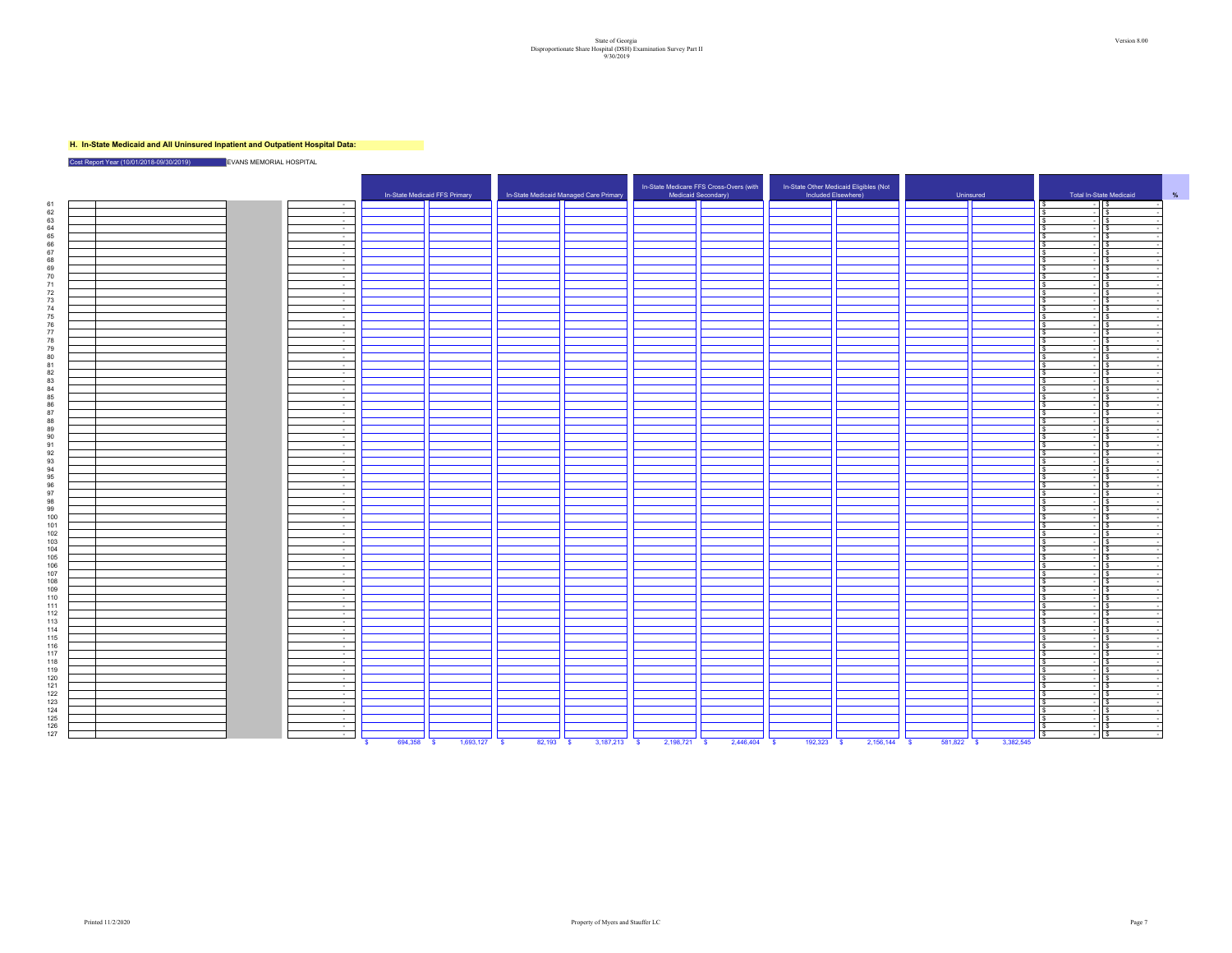#### **H. In-State Medicaid and All Uninsured Inpatient and Outpatient Hospital Data:**

Cost Report Year (10/01/2018-09/30/2019) EVANS MEMORIAL HOSPITAL

|            |                                                                                                                                                                                                                                       |               | In-State Medicaid FFS Primary | In-State Medicaid Managed Care Primary |            |                | In-State Medicare FFS Cross-Overs (with | Medicaid Secondary) |                | In-State Other Medicaid Eligibles (Not | Included Elsewhere) |                |                                         | Uninsured                                |          | <b>Total In-State Medicaid</b> |           |                     |
|------------|---------------------------------------------------------------------------------------------------------------------------------------------------------------------------------------------------------------------------------------|---------------|-------------------------------|----------------------------------------|------------|----------------|-----------------------------------------|---------------------|----------------|----------------------------------------|---------------------|----------------|-----------------------------------------|------------------------------------------|----------|--------------------------------|-----------|---------------------|
|            | <b>Totals / Payments</b>                                                                                                                                                                                                              |               |                               |                                        |            |                |                                         |                     |                |                                        |                     |                |                                         |                                          |          |                                |           |                     |
| 128        | Total Charges (includes organ acquisition from Section J)                                                                                                                                                                             | 857,123       | 1,693,127                     | 97,019                                 | $\sqrt{s}$ | 3.187.213      | 2.889.762<br>$\sqrt{2}$                 | $\sqrt{s}$          | 2.446.404      | 271,128                                | l s                 | 2,156,144      | 694,886<br>l s<br>(Agrees to Exhibit A) | 3,382,545<br>s.<br>(Agrees to Exhibit A) | <b>s</b> | 4,115,032 \$                   | 9,482,888 | 34.489              |
|            |                                                                                                                                                                                                                                       |               |                               |                                        |            |                |                                         |                     |                |                                        |                     |                |                                         |                                          |          |                                |           |                     |
| 129<br>130 | Total Charges per PS&R or Exhibit Detail<br>Unreconciled Charges (Explain Variance)                                                                                                                                                   | 857 123       | 1.693.127                     | 97 019                                 |            | 3 187 213      | 2.889.762                               |                     | 2.446.404      | 271.128                                |                     | 2.156.144      | 694.886                                 | 3.382.545                                |          |                                |           |                     |
|            |                                                                                                                                                                                                                                       |               |                               |                                        |            |                |                                         |                     |                |                                        |                     |                |                                         |                                          |          |                                |           |                     |
| 131        | Total Calculated Cost (includes organ acquisition from Section J)                                                                                                                                                                     | 395,235       | 363,568                       | 29,531                                 |            | 776,859        | 1,179,714                               | $\sqrt{s}$          | 444,579        | 138,200                                | l s                 | 389,164        | 224,617<br>l s                          | 771,711<br>l s                           |          | 1,742,680                      |           | 1,974,170<br>38.239 |
| 132        | Total Medicaid Paid Amount (excludes TPL, Co-Pay and Spend-Down)                                                                                                                                                                      | 311,946       | 266,37                        |                                        |            |                | 112,233                                 |                     | 36,424         | 3,721                                  |                     | 26,813         |                                         |                                          |          | 427,900                        | 329,608   |                     |
| 133        | Total Medicaid Managed Care Paid Amount (excludes TPL, Co-Pay and Spend-Down) (See Note E)                                                                                                                                            |               |                               | 29,057                                 |            | 427,968        |                                         |                     |                |                                        |                     | 2.430          |                                         |                                          |          | 29,057                         | 430,398   |                     |
| 134        | Private Insurance (including primary and third party liability)                                                                                                                                                                       | 9.352         | 674                           |                                        |            | 1.900          | 4.068                                   |                     | 847            |                                        |                     | 35,983         |                                         |                                          |          | 13,420                         |           | 39,404              |
| 135        | Self-Pay (including Co-Pay and Spend-Down)                                                                                                                                                                                            |               | 1,317                         |                                        |            |                |                                         |                     |                |                                        |                     |                |                                         |                                          |          |                                |           | 1,317               |
| 136        | Total Allowed Amount from Medicaid PS&R or RA Detail (All Payments)                                                                                                                                                                   | 321,298       | 268,362                       | 29,057                                 |            | 429,868        |                                         |                     |                |                                        |                     |                |                                         |                                          |          |                                |           |                     |
| 137        | Medicaid Cost Settlement Payments (See Note B)                                                                                                                                                                                        |               | (6, 735)                      |                                        |            |                |                                         |                     |                |                                        |                     |                |                                         |                                          |          |                                |           | (6,735)             |
| 138        | Other Medicaid Payments Reported on Cost Report Year (See Note C)                                                                                                                                                                     |               |                               |                                        |            |                |                                         |                     |                |                                        |                     |                |                                         |                                          |          |                                |           |                     |
| 139        | Medicare Traditional (non-HMO) Paid Amount (excludes coinsurance/deductibles)                                                                                                                                                         |               |                               |                                        |            |                | 591,90                                  |                     | 241,656        | 17,155                                 |                     |                |                                         |                                          |          | 609.061                        | 241.822   |                     |
| 140        | Medicare Managed Care (HMO) Paid Amount (excludes coinsurance/deductibles)                                                                                                                                                            |               |                               |                                        |            |                | 228,454                                 |                     |                | 61.622                                 |                     | 187,973        |                                         |                                          |          | 290.076                        |           | 187,973             |
| 141        | Medicare Cross-Over Bad Debt Payments                                                                                                                                                                                                 |               |                               |                                        |            |                | 16,678                                  |                     | 14,410         |                                        |                     |                | (Agrees to Exhibit B and                | (Agrees to Exhibit B and                 |          | 16.678                         |           | 14,410              |
| 142        | Other Medicare Cross-Over Payments (See Note D)                                                                                                                                                                                       |               |                               |                                        |            |                | 60.730                                  |                     | (127           |                                        |                     |                | $B-1$                                   |                                          |          | 60,730                         |           | (127)               |
| 143        | Payment from Hospital Uninsured During Cost Report Year (Cash Basis)                                                                                                                                                                  |               |                               |                                        |            |                |                                         |                     |                |                                        |                     |                | 12.97                                   | 97.70                                    |          |                                |           |                     |
| 144        | 1011 Payment Related to Inpatient Hospital Services NOT Included in Exhibits B & B-1 (from Section E)<br>Section                                                                                                                      |               |                               |                                        |            |                |                                         |                     |                |                                        |                     |                |                                         |                                          |          |                                |           |                     |
| 145<br>146 | Calculated Payment Shortfall / (Longfall) (PRIOR TO SUPPLEMENTAL PAYMENTS AND DSH)<br>Calculated Payments as a Percentage of Cost                                                                                                     | 73.937<br>81% | 101,941<br>72%                | 98%                                    |            | 346,991<br>55% | 165,645<br>86%                          |                     | 151,369<br>66% | 60%                                    |                     | 135,799<br>65% | 211,638                                 | 674,008<br>13%                           |          | 295,758 \$<br>83%              | 736,100   | 63%                 |
| 147<br>148 | Total Medicare Days from W/S S-3 of the Cost Report Excluding Swing-Bed (C/R, W/S S-3, Pt. I, Col. 6, Sum of Lns. 2, 3, 4, 14, 16, 17, 18 less lines 5 & 6)<br>Percent of cross-over days to total Medicare days from the cost report |               |                               |                                        |            |                | 1,651<br>35%                            |                     |                |                                        |                     |                |                                         |                                          |          |                                |           |                     |

Note A - These amounts must agree to your inpatient and outpatient Medicaid paid claims summary are not available outpating and the medical constants must be the hospitals over the medical paid of summary (RA summaries are